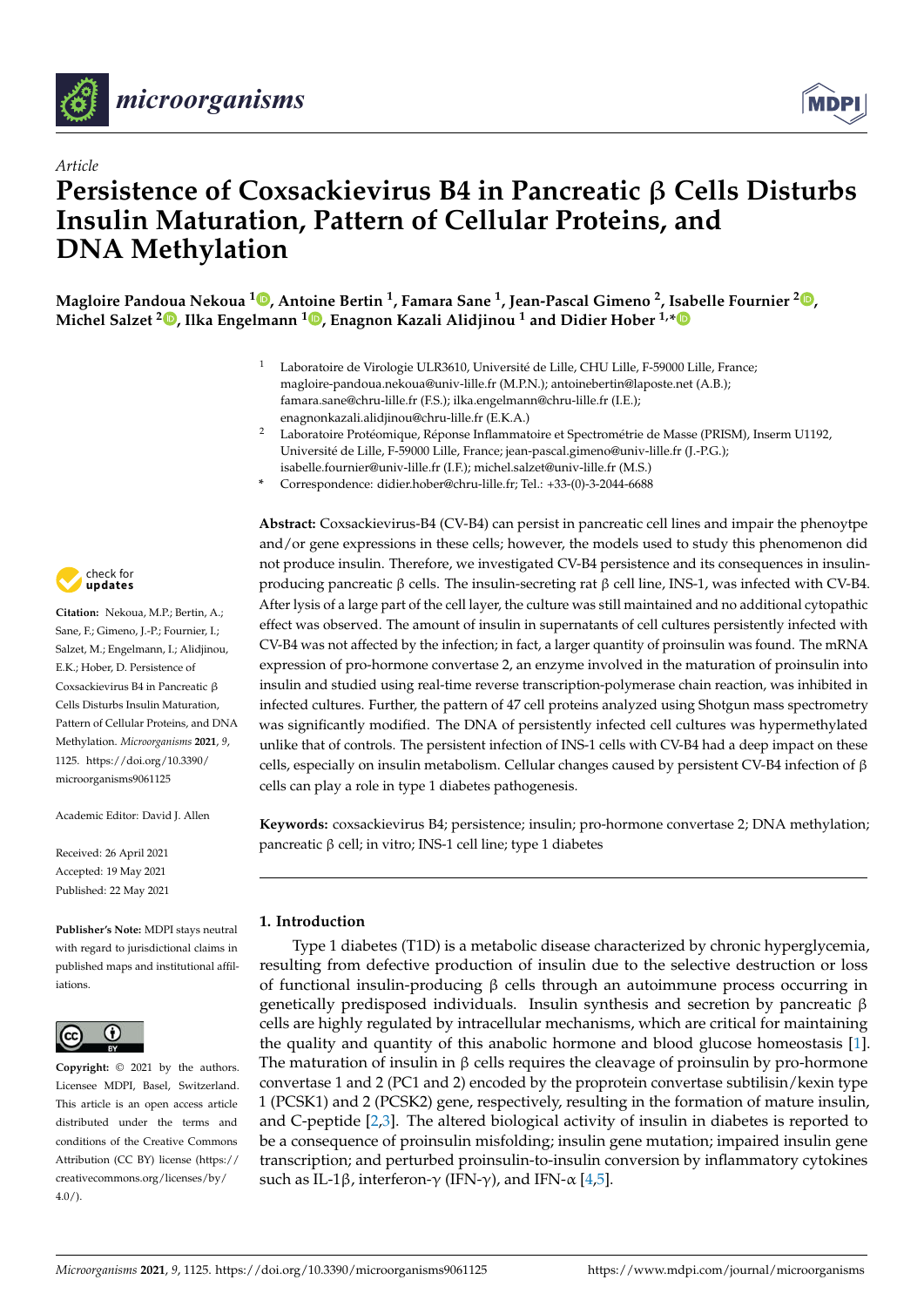Enteroviruses, especially coxsackieviruses-B (CV-B), are the most suspected environmental factors associated with the development of islet autoimmunity or the onset and progression of T1D [6]; however, the underlying mechanisms leading to defective synthesis or secretion of insulin in pancreatic β cells remain an open issue. Coxsackieviruses-B (CV-B1–6) are small, non-enveloped, positive-sense single-stranded RNA genome viruses belonging to the *Enterovirus* genus of the *Picornaviridae* family [7]. These ubiquitous pathogens are transmitted mainly through the fecal–oral and respiratory routes and are involved in several mild or severe acute clinical infections or in chronic diseases such as chronic myocarditis, dilated cardiomyopathy, and T1D [6,8–10]. The frequent detection of enteroviral RNA and capsid protein VP1 in the blood, intestine, pancreatic islets, and especially β cells of diabetic patients supports the hypothesis of the role of persistent infection as a major mechanism in the pathogenesis of CVB-related T1D [11–16]. CV-B can induce cytolytic infection in human pancreatic islet β cells [17–19]; additionally, they can establish a persistent infection in vitro as well as in vivo [20]. The persistence of CV-B is thought to result from a coevolution over a prolonged period between the host cell and the virus, leading to changes in some of their characteristics [21]. During CV-B persistence, viral genomic modifications such as mutations with amino acid substitutions [22,23], formation of a stable double-stranded RNA genomic form [24], and a deletion in the 5′ non-coding region [25,26] have been reported. A study using quantitative mass spectrometry-based proteomics revealed that HIV-1 infection can activate a molecular inhibitor of cell apoptosis, BIRC5, leading to long-term survival of infected CD4+ cells and persistence of the virus in infected individuals [27].

A persistent CV-B4 infection was established in human pancreatic β cells in vitro. It was characterized by a low proportion of infected cells, low levels of viral load, and production of significant levels of IFN- $\alpha$  [28,29], which can promote inflammation and bystander activation of anti-β cell autoreactive T lymphocytes, leading to autoimmune diabetes [30,31]. Several structural or functional alterations of pancreatic cells have also been reported during persistent infection with CV-B4, which can play a role in the development of T1D. We previously demonstrated that the persistence of CV-B4 E2 in human pancreatic ductal-like cells leads to a decrease in the expression of viral receptors [23], a disruption of microRNA profiles [23,32], an alteration of expression of the transcription factor Pdx-1 required for the formation of the endocrine pancreas, and an impaired differentiation of these cells into islet-like cell aggregates (ICA) [23,33]. Thus, we demonstrated that CV-B4 was able to persist in pancreatic cell lines and impair the phenoytpe and/or the expression of genes in these cells; however, these models did not produce insulin. Therefore, in this study, we aimed to investigate the persistence of CV-B4 in insulin-producing pancreatic β cell line, INS-1, and its consequences.

## **2. Materials and Methods**

#### *2.1. Cell Lines and Virus*

The β cell line, INS-1, is derived from a rat insulinoma induced by x-ray irradiation of New England Deaconess Hospital (NEDH) inbred albino rats [34,35] and was kindly provided by Professor A. Abderrahmani (UMR 8199, Université de Lille). The INS-1 cell line was cultured in Roswell Park Memorial Institute (RPMI)-1640 medium (Gibco $^{\circledR}$ , Invitrogen, Paisley, UK) supplemented with 10% inactivated fetal calf serum (FCS), 100 U/mL penicillin and 100  $\mu$ g/mL streptomycin, 1% L-glutamine, 1% sodium pyruvate (Invitrogen, Saint Aubin, France), and 50 µM 2-mercaptoethanol (Sigma-Aldrich, Saint-Quentin Fallavier, France). The HEp-2 cell line (BioWhittaker, Verviers, Belgium) was cultured in Eagle's Minimum Essential Medium supplemented with 10% FCS, 100 U/mL penicillin and  $100 \mu g/mL$  streptomycin, and  $1\%$  L-glutamine. The diabetogenic strain CV-B4 E2 was provided by Ji-Won Yoon (Julia McFarlane Diabetes Research Center, Calgary, AB, Canada) and was propagated in HEp-2 cells as previously described [33,36]. The viral titers in supernatants were assessed on HEp-2 cell monolayers using the end-point dilution assay. The cytopathic effect (CPE) was then read using a CKX41 phase contrast microscope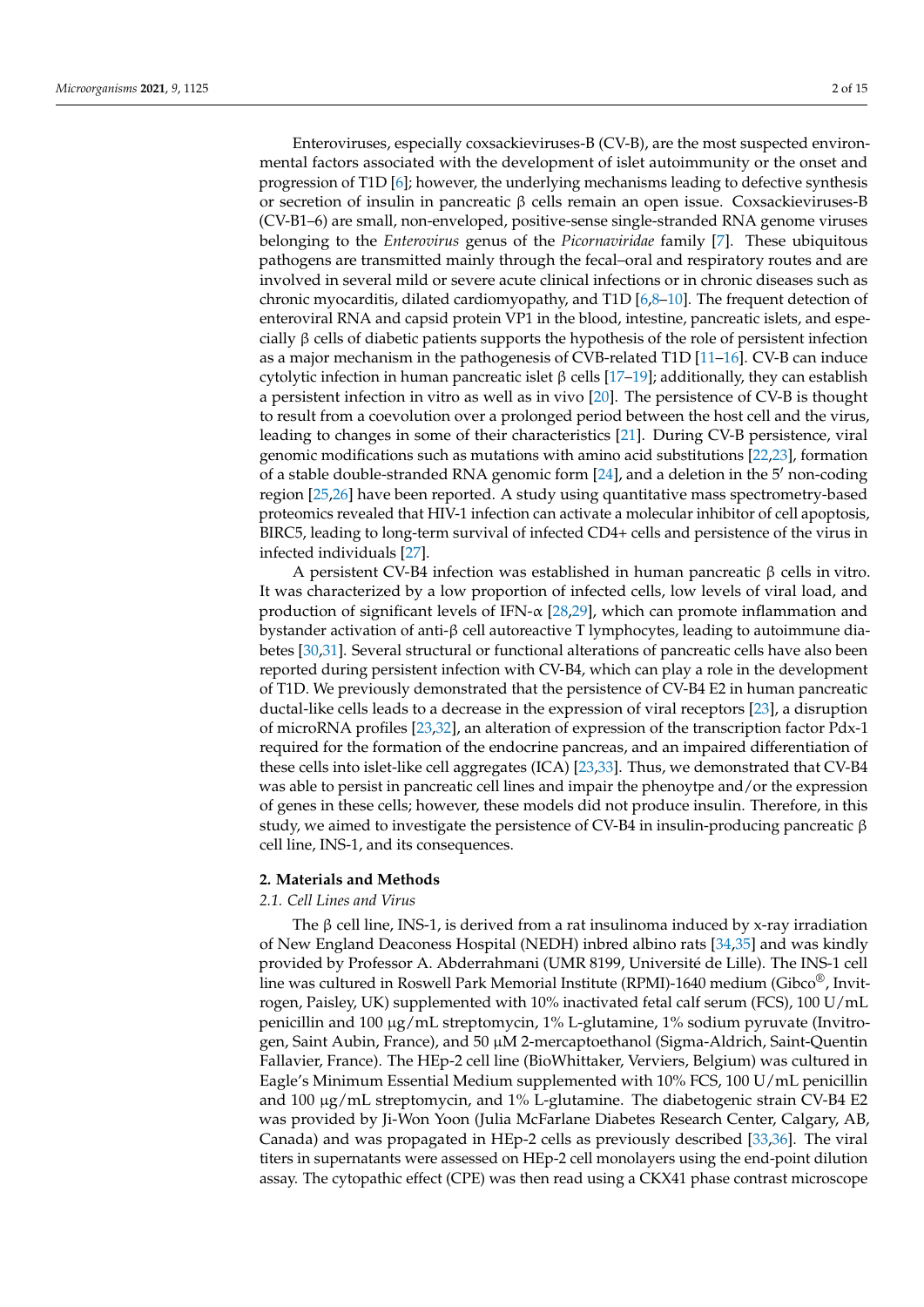(Olympus, Rungis, Fance) and the Spearman–Karber method was used to determine the 50% tissue culture infectious dose (TCID $_{50}$ ). The results are expressed as TCID $_{50}/\text{mL}$ . Virus stocks were stored at −<sup>80</sup> ◦C.

## *2.2. Chronic Cell Infections and Viral Progeny in Supernatants*

INS-1 cells were harvested and seeded at  $1.25 \times 10^5$  cells per well in 24-well plates and were inoculated with CV-B4 E2 at a multiplicity of infection (MOI) of 0.01. Twentyfour hours post-infection (p.i) at 37 °C and 5% CO<sub>2</sub>, cells were rinsed three times with RPMI-1640 medium and every 3 days during the acute lytic infection. CV-B4 E2-infected and mock-infected cell cultures were then seeded and sub-cultured in cell culture flasks with vented caps (Becton–Dickinson, Le Pont de Claix, France), and culture supernatants were harvested throughout the monitoring of infection and stored at −80 °C.

#### *2.3. Cell Viability Assay*

The cellular metabolic activity of CV-B4 E2-infected and mock-infected INS-1 cells was assessed using Uptiblue™ viable cell counting reagent (Uptima, Interchim®, Montluçon, France) according to the manufacturer's instructions. Briefly, the cells were incubated for 6 h at 37  $°C$ , 5% CO<sub>2</sub> with Uptiblue. The supernatant was collected, and the absorbance was read at 570 nm and 600 nm using a Multiskan GO microplate reader (Thermo Fisher Scientific, Illkirch, France). The difference between the absorbances at the two wavelengths constitutes the viability index of the culture. The viability of these cells were also evaluated under a microscope using the Trypan blue dye exclusion test.

## *2.4. DNA and RNA Extraction*

Cells were scraped and collected in 350  $\mu$ L of RLT Plus Lysis buffer (Qiagen<sup>®</sup>, Courtaboeuf, France) before simultaneous purification of genomic DNA and total RNA using the AllPrep DNA/RNA Mini Kit (Qiagen®) according to the manufacturer's instructions. The purified DNA and RNA were quantified by reading absorbance at 260 nm and 280 nm with a  $\mu$ Drop® plate and spectrophotometer (Thermo Fisher Scientific).

## *2.5. One-Step RT-PCR and Agarose Gel Electrophoresis*

The intracellular positive enteroviral RNA strand from CV-B4 E2-infected INS-1 cells was detected using a specific one-step real-time polymerase chain reaction (RT-PCR). The βactin gene was co-amplified as a control using the SuperScript™ One-step RT-PCR (Thermo Fisher Scientific). Primers used for the EV genome and β-actin gene are shown in Table 1.

| <b>Target</b>     | Sequence           |                                                            |  |
|-------------------|--------------------|------------------------------------------------------------|--|
| $\beta$ -actin    | Forward<br>Reverse | 5'-GGCACTCTTCCAGCCTTCCT-3'<br>5'-GCAATGCCAGGGTACATGGT-3'   |  |
| $CV-B4 F2$        | Forward<br>Reverse | 5'-CAAGCACTTCTGTTTCCCCGG-3'<br>5'-ATTGTCACCATAAGCAGCCA-3'  |  |
| PCSK <sub>2</sub> | Forward<br>Reverse | 5'-CGAAACCAGCTTCACGATGAG-3'<br>5'-ACGCCGGCTTAGCAAAATGGA-3' |  |

## **Table 1.** Oligonucleotide primers.

The reactions were performed using an Applied GeneAmp PCR System 2400 thermocycler (Perkin Elmer, Villebon sur Yvette, France) according the following program: 30 min at 50 °C for reverse transcription and 2 min at 94 °C for initial denaturation; then, 35 PCR cycles consisting of 94  $\degree$ C for 30 s, 55  $\degree$ C for 45 s, and 68  $\degree$ C for 45 s. A terminal elongation of 10 min at 68 ◦C was then carried out, before storing the samples at 4 ◦C. The specific amplicons (435 bp for CV-B4 and 101 bp for β-actin) were analyzed on a 2% agarose gel containing 0.5 µg/mL ethidium bromide (Sigma-Aldrich) and visualized using the Gel Doc 2000 system (Bio-Rad, Marnes-la-Coquette, France).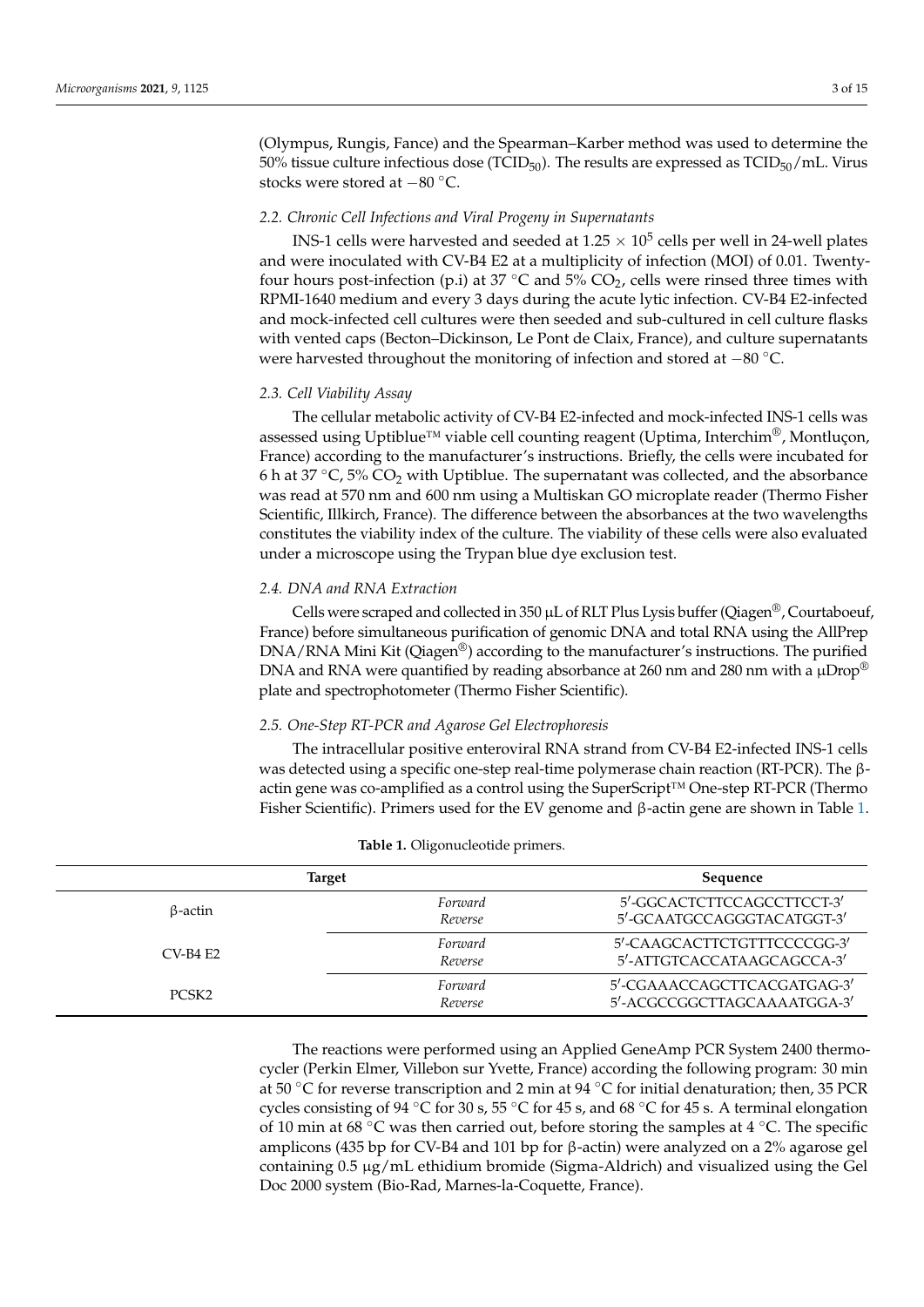## *2.6. Real-Time Quantitative PCR*

PCSK2 mRNA was quantified using RT-PCR on Mx3000p® (Stratagene, Santa Clara, CA, USA) with the SYBR® Green SuperMix (Bio-Rad Laboratories), according to the manufacturer's instructions. The SuperScript® Double-Stranded cDNA synthesis kit (Invitrogen<sup>TM</sup>) was used to perform the reverse transcription, using oligo-dT as the reverse transcription primer, according to the manufacturer's instructions. The primer sequences used for PCSK2 mRNA are listed in Table 1. The β-actin gene was used as endogenous control for normalization. PCSK2 mRNA relative expression in mock versus CV-B4 E2-infected INS-1 cells was determined with the 2−∆∆Ct formula [37]. All reactions were performed in triplicates.

## *2.7. Quantification of Insulin, Proinsulin, and C-Peptide*

The supernatant of INS-1 cell cultures was recovered at various times post-inoculation. Insulin and proinsulin were quantified using Mercodia® mouse ELISA kits and C-peptide was quantified using a mouse C-Peptide ELISA Kit (Aviva Systems Biology, San Diego, CA, USA), according to the manufacturer's instructions.

#### *2.8. Immunofluorescence Assay*

Mock-infected and CV-B4-infected INS-1 cells were seeded on sterile glass slides in 24-well plates. The cells were then fixed with 4% paraformaldehyde and permeabilized with 0.1% Triton X-100 (Sigma-Aldrich). The presence of intracellular enteroviral capsid protein VP1 and insulin in INS-1 cells was investigated using an immunofluorescence assay as previously described [29,33]. Briefly, permeabilized cells were incubated overnight with a mouse anti-VP1 antibody, clone 5D8/1 (DAKO, Les Ulis, France) and a guinea pig antiinsulin antibody (DAKO, Via Real, CA, USA). The respective secondary antibodies: Alexa Fluor™ 488-conjugated rabbit anti-mouse antibody and Alexa Fluor™ 594-conjugated goat anti-guinea pig (Abcam, Cambridge, UK) were then applied sequentially for 1 h at room temperature. Cell nuclei were then stained with Hoescht dye solution, (Invitrogen<sup>IM</sup>) for 15 min. The slides were observed under a Leica DMi8 fluorescence microscope (Leica Microsystemes, Nanterre, France) at  $\times$ 40, and positive cells were visualized with specific detector filters.

#### *2.9. Quantification of DNA Methylation*

Global DNA methylation was quantified by specifically measuring levels of 5-methylcytosine (5-mC) with the MethylFlash Methylated DNA 5-mC Quantification Kit (Epigentek, Farmingdale, NY, USA). Briefly, 100 ng DNA from each sample were bound to a 96-well ELISA-like microplate in duplicate and the methylated fraction of DNA was detected using capture and detection antibodies at 1:1000 and 1:2000 dilution, respectively, and at 1:5000 dilution of enhancer solution. The signal detection was performed by adding a developer solution, and optical density (OD) was read at 450 nm with a microplate reader Multiskan GO (Thermo Fisher Scientific). The amount of methylated DNA was proportional to the OD intensity measured. The percent methylation was calculated according to the following Equation (1):

$$
5\text{-}mC\% = ([\text{Sample OD} - \text{ME3 OD}\}/S]/[\text{ME4 OD} - \text{ME3 OD}\} \times 2/P]) \times 100 \quad (1)
$$

where  $ME3$  = unmethylated DNA (negative control),  $S$  = amount of input sample DNA in nanograms,  $ME4$  = methylated DNA (positive control) and  $P$  = amount of input positive control (ME4) in nanograms

#### *2.10. Protein Extraction and Digestion*

Samples were directly subjected to in-solution tryptic digestion. The sample was first incubated with a denaturation buffer (urea, 6 M), and sonication  $(3 \times 1 \text{ min})$  was performed. The sample was reduced by the addition of 1,4 dithiothreitol (40 mM) and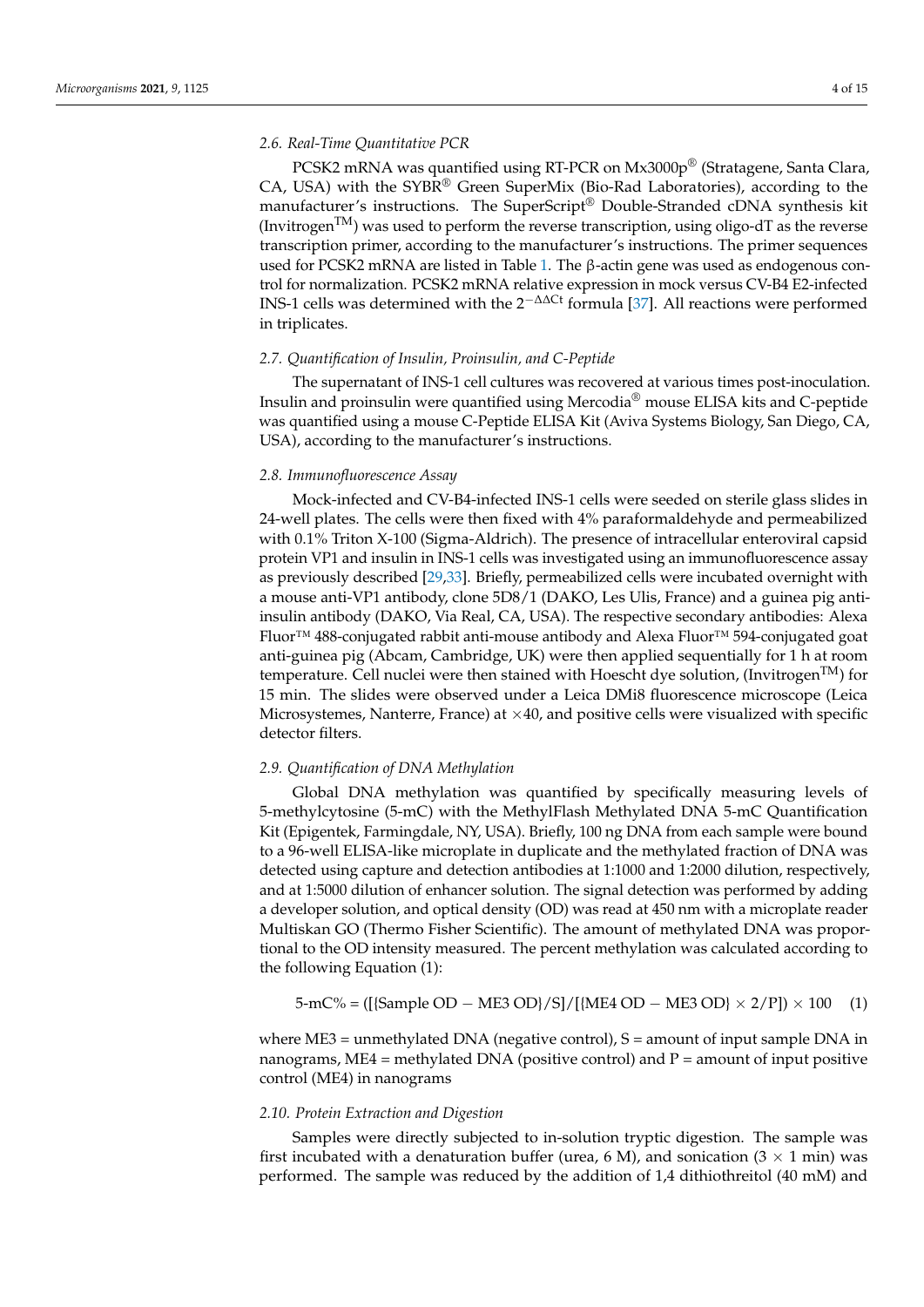incubated at 55  $\degree$ C for 40 min. Then, the sample proteins were alkylated by adding iodoacetamide at a final concentration of 275 mM ( $V = 50 \mu L$ ) and incubating for 40 min in the dark. Thiourea (600 mM) was added, and trypsin (40  $\mu$ g/mL) was finally added for a last incubation overnight at  $37 \degree C$ . The digestion was stopped with formic acid at 2% (*v*/*v*). Sample was subjected to desalting using the C18 ZipTip pipette tip (Millipore, Darmstadt, Germany), and concentrated peptides were dried under vacuum (Speedvac SPD131DDA, Thermo Scientific). All reagents were purchased from Sigma-Aldrich (Saint-Quentin Fallavier, France).

## *2.11. Mass Spectrometry Data Acquisition UPLC-MS/MS*

The digested peptides were reconstituted with an acetonitrile/formic acid solution  $(2\%/0.1\%)$  (Biosolve B. V. Valkensvaard, Netherlands/Fluka<sup>TM</sup>). Samples were separated at a flow rate of 300 nL/min, by an online reversed-phase chromatographic system (EasynLC 1000 UPLC system, Thermo Scientific, Waltham, MA, USA) equipped with a Proxeon trap column (100  $\mu$ m internal diameter  $\times$  2 cm, Thermo Scientific) and a C<sub>18</sub> packed capillary column (Acclaim PepMap 100 C18, 75  $\mu$ m ID  $\times$  50 cm, Thermo Scientific). The LC eluent was electrosprayed directly from the analytical column, and a voltage of 1.7 kV was applied via the liquid junction of the nanospray source. The chromatographic system was interfaced to a Q Exactive mass spectrometer (Thermo Scientific) set to acquire a top  $10 \text{ MS}^2$  in a data-dependent mode. The survey scans were conducted at a resolving power of 70 000 FWHM (*m*/*z* 400) in the positive mode and using an automatic gain control target of  $5 \times 10^6$ . Default charge state was set at 2, unassigned and +1 charge states were rejected, and dynamic exclusion was enabled for 20 s. The scan range was set to 300–1600 *m*/*z*. For ddMS<sup>2</sup> , the scan range was 200–2000 *m*/*z*; one microscan was acquired at 17,500 FWHM, and an isolation window of 4.0 *m*/*z* was used.

### *2.12. Data and Statistical Analyses*

Raw files were processed during SEQUEST version1.4.114 (Proteome Discoverer, Thermo Fisher Scientific). The protein identifications were obtained using the following parameters for interrogation: Parent Mass tolerance: ±10 ppm, Fragment Mass tolerance: 0.6 Da, Max. ∆Cn = 0.05, Dynamic Modification: Oxidation/+15.995 Da (methionine), Enzyme: trypsin, 2 miss cleavages, Protein FDR = 0.01. The searches were Static Modification: Carbamidomethylation/+57 Da (cysteine) performed using the UniprotKB/Swiss-Prot database (accessed September 16, 2014) filtered with *Rattus norvegicus* (41604 sequences), and coxsackievirus B4 (Q8687 uniprot 2017) taxonomy using the SEQUEST HT algorithm. In general, peptide identifications were accepted if they could be established at a given probability to achieve an FDR less than 1.0%, while protein identifications were accepted if they could be established at a given probability to achieve an FDR less than 1.0% and contained at least two identified peptides. Data analyses were performed using Graph Pad Prism 6.0 (Graph Pad Inc., San Diego, CA, USA). Results are presented as mean  $\pm$  standard deviation. Comparisons were performed using Student's t or Mann Whitney U tests when appropriate. *p* values < 0.05 were considered to indicate statistically significant differences.

#### **3. Results**

## *3.1. Persistent CV-B4 E2 Infection of Pancreatic β Cells*

The β cell line, INS-1, were infected with CV-B4 E2 at an MOI of 0.01 (Figure 1a). After 72 h of incubation, massive cell lysis was observed (Figure 1b). However, the culture was still maintained. Cell growth was slowed down, and less than 1% of the surface of the culture flask was covered with cells on day 15 p.i. (Figure 1c). Then, cell growth was faster, and cells organized themselves into clusters (Figure 1d). The cell viability values of CV-B4 and mock-infected INS-1 cells monitored through metabolic activity, evaluated using Uptiblue™ assay, were not significantly different from those after the acute lytic infection (Figure 1e).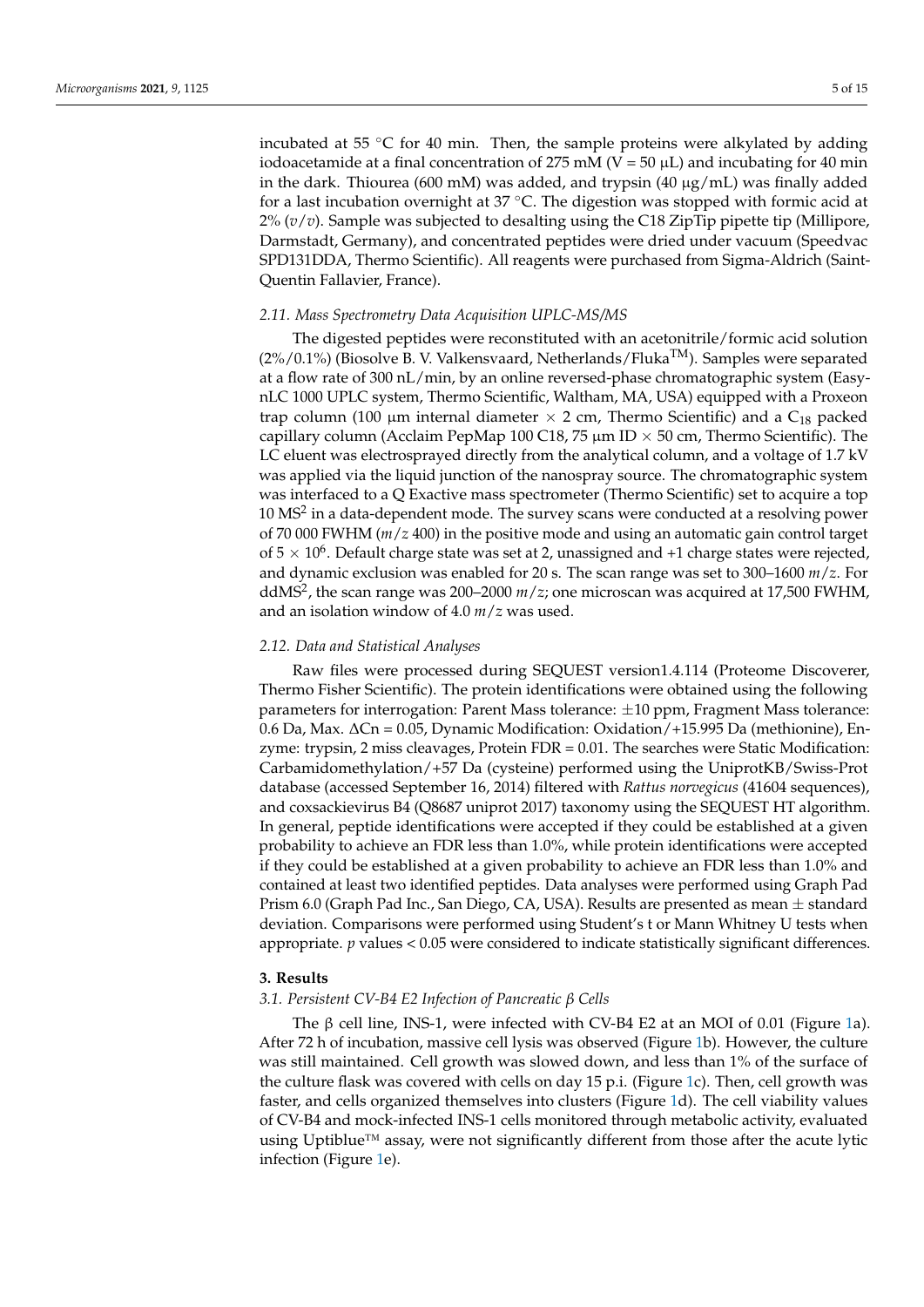

β β **Figure 1.** Infection of pancreatic β cells by CV-B4 E2. Rat pancreatic β cells (INS-1 cell line) (**a**) infected with CV-B4 E2 at an MOI of 0.01 (**b**) The cytopathic effect (CPE) observed 72 h p.i, followed by lysis of most cells. (**c**) Only a few cells survived the lytic phase of infection. (**d**) Culture was maintained, and the cells organized into clusters. The cells were observed under an inverted light microscope (magnification  $\times$ 100). (**e**) The viability of the cells was evaluated using the Uptiblue<sup>™</sup> assay. The results are expressed as % relative to mock-infected cells (for which the viability index is 100%). The values correspond to the means  $\pm$  SD of 10 independent experiments.

Titers of infectious particles were up to 8 logs  $TCID_{50}/mL$  in the acute phase, then ranging from 3.5 to 6 logs TCID<sub>50</sub>/mL were found in supernatants of CV-B4 E2-infected cells throughout the culture period until day 230 p.i. (Figure 2a). The presence of intracellular enteroviral RNA in infected cells was detected using RT-PCR (Figure 2b). The viral capsid protein, VP1, of CV-B4 was detected in 1% of infected INS-1 cells on day 45 p.i. using an immunofluorescence assay (Figure 2c).



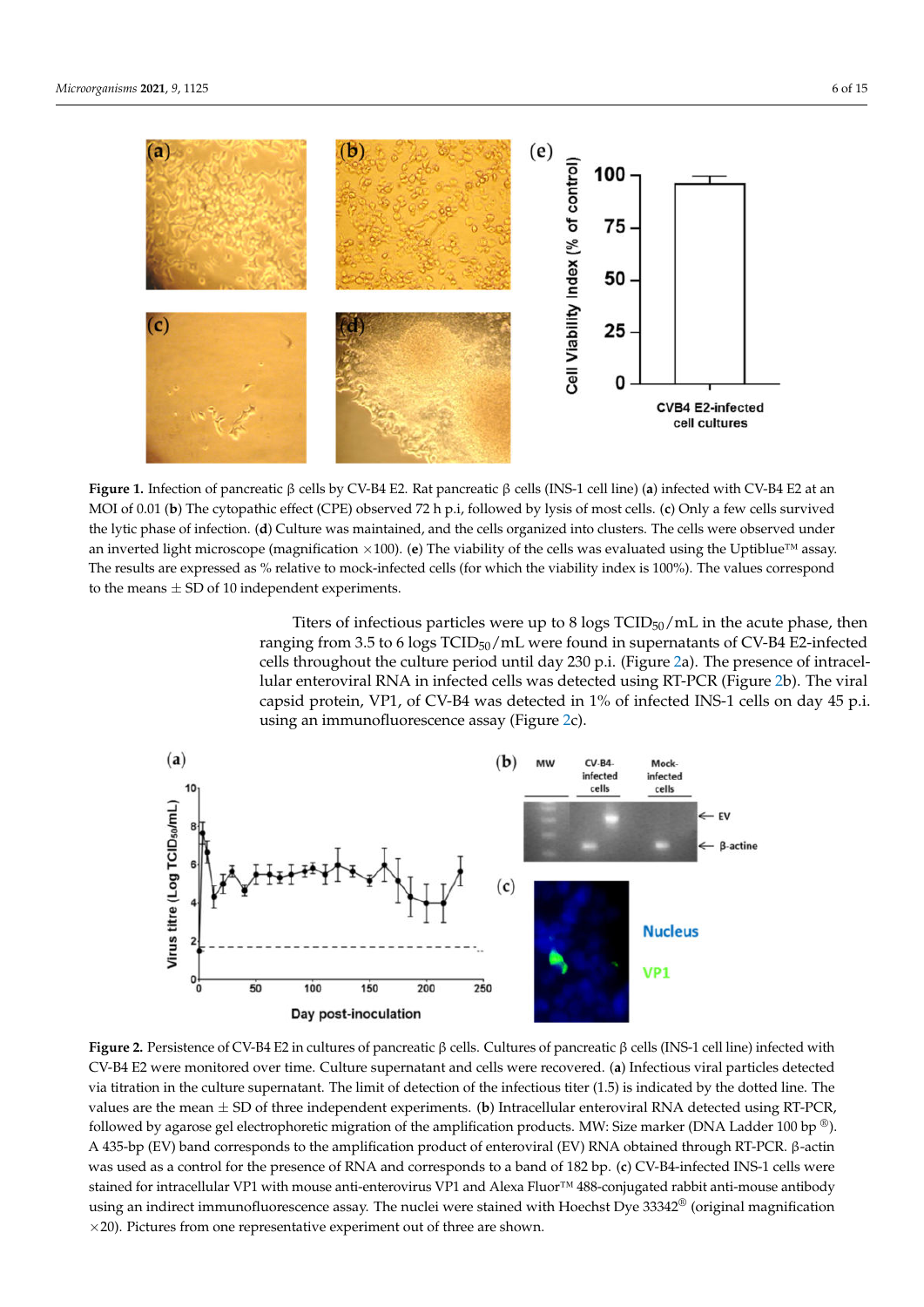*3.2. Persistent CV-B4 E2 Infection of Pancreatic β Cells Results in Change in Insulin Metabolism* β

*β*

The INS-1 β cells secrete insulin. The insulin concentrations detected using ELISA and normalized by the total amount of DNA extracted from cells were similar in the supernatant of infected and mock-infected cultures (Figure 3a). Insulin was detected in CV-B4 E2-infected INS-1 cells using an immunofluorescence assay, and in particular, in cells positive for the detection of viral protein VP1 (Figure 3b).



**Figure 3.** Pancreatic β cells persistently infected with CV-B4 E2 secrete insulin. Cultures of pancreatic β cells (INS-1 cell line) infected with CV-B4 E2 or uninfected were maintained for 90 days. (**a**) The cells were cultured for 2 h in RPMI-1640 medium, followed by the removal of the supernatant and cells. The presence of insulin in the culture supernatants of infected or mock-infected cells was evaluated using ELISA. The amount of insulin present in the culture supernatants was normalized by the total amount of DNA extracted from the cells. Values are the mean ± SD of 10 independent experiments. (**b**) CV-B4 infected INS-1 cells were fixed, permeabilized, and double-stained for intracellular VP1 (in green) and insulin (in red) with mouse anti-enterovirus VP1 and guinea pig anti-insulin antibodies using an indirect immunofluorescence assay. The nuclei (in blue) are stained with Hoechst Dye  $33342^{\circ}$  (original magnification  $\times$ 40). Pictures from one representative experiment out of three are shown.

Insulin comes from the maturation of proinsulin. Intracellular proinsulin is cleaved into insulin, which is transported through vesicles to the extracellular medium. The proinsulin is nevertheless detectable in the supernatant in small quantity. A relationship between the concentrations of proinsulin and insulin in the culture can be used to assess the efficiency of conversion of proinsulin to insulin. The proinsulin and insulin concentrations in supernatants of infected and mock-infected cultures were measured using ELISA, and the ratio proinsulin/insulin (PI:I) was calculated. The PI:I ratio was more than 2.5 times higher in CV-B4 E2-infected INS-1 cells than in mock-infected cells ( $p < 0.05$ ) (Figure 4a). PC2 is a pro-hormone convertase, encoded by the PCSK2 gene, responsible for the first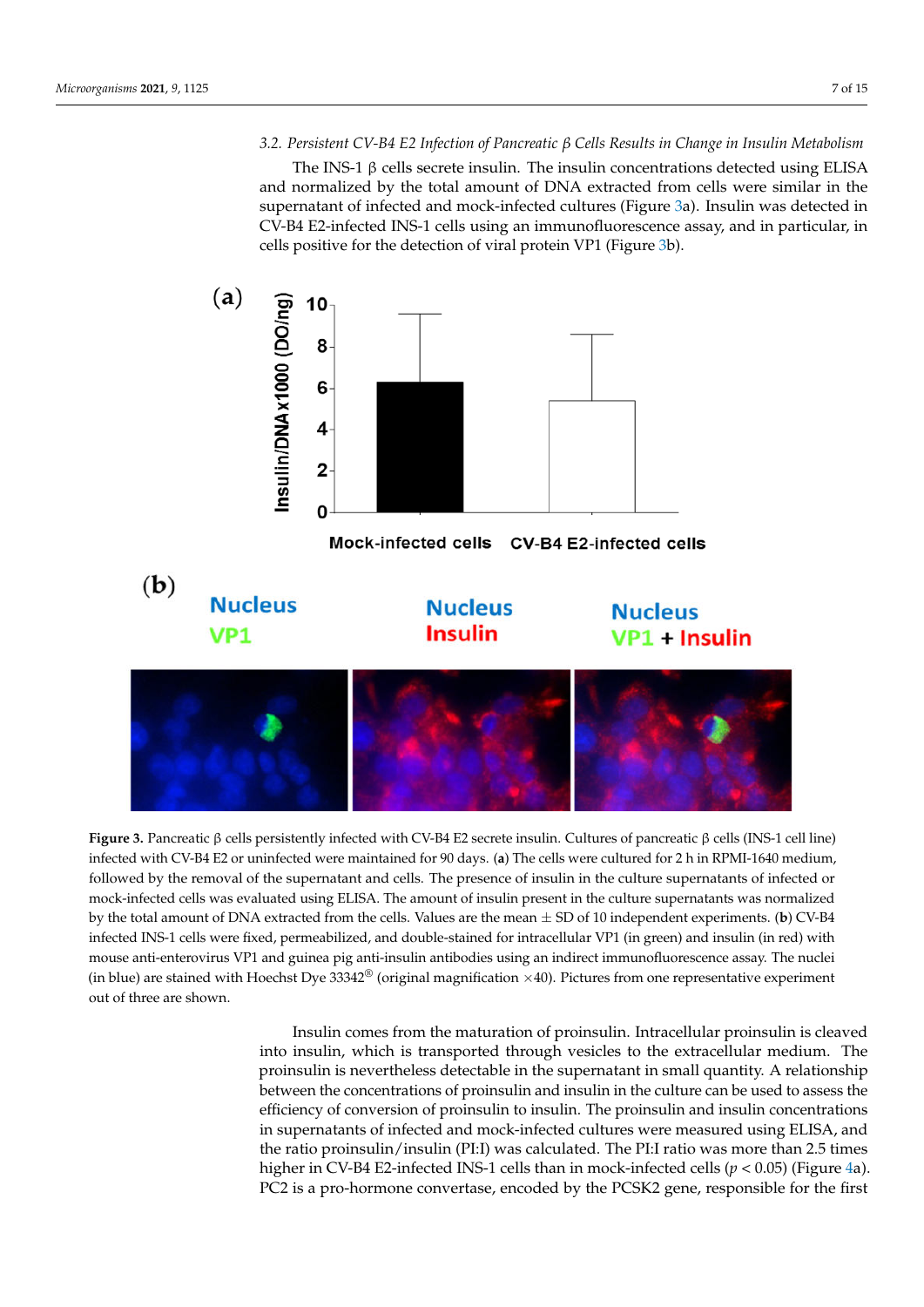cleavage of proinsulin during its maturation into insulin. The expression of PCSK2 mRNA was studied using RT-qPCR. PCSK2 mRNA was two times less expressed in INS-1 cells persistently infected with CV-B4 E2 than in control cells  $(p < 0.001)$  (Figure 4b).



 $\overline{a}$ β E2. Mock and pancreatic β cells (INS-1 cell line) persistently infected with CV-B4 E2 were cultured for 2 h in RPMI-1640 **Figure 4.** Profile of proinsulin, insulin, and pro-hormone convertase 2 in pancreatic β cells persistently infected with CV-B4 medium, and the supernatant was recovered. The cells were then lysed to extract total DNA and RNA (**a**) The concentrations of proinsulin and insulin in the supernatants of cultures were evaluated using ELISA. The ratios of proinsulin (PI) and insulin (I) concentrations were calculated. The results are expressed as % of the PI:I ratio compared with the PI:I ratio obtained with mock-infected cultures (control cells). The PI:I ratio of mock-infected cells is represented by a dotted line. Values are the mean ± SD of 10 independent experiments, \* *p* < 0.05. (**b**) Pro-hormone convertase 2 (PCSK2) mRNA was quantified using RT-qPCR. Normalization was performed with β-actin mRNA. The relative expression in mock versus CV-B4 E2-infected INS-1 cells was determined with the 2−∆∆Ct formula. The value of PCSK2 expression in uninfected cells is represented by a dotted line. The values are the mean  $\pm$  SD of three independent experiments encompassing 4 to 6 replicates each,  $** p < 0.001$ .

## *3.3. Persistent CV-B4 E2 Infection of Pancreatic β Cells Changes the Expression of Cellular Proteins*

CV-B4- and mock-infected INS-1 cells were lysed with buffer containing 1% SDS. The proteins of the cell lysate were analyzed using mass spectrometry, with the shotgun method. The presence of cellular proteins was evaluated by the SEQUEST score. Nearly 1700 different proteins were detected, including nearly 500 with a modified score in persistently infected cells. The identification score was considered to be modified when it was at least 1.5 times higher or lower than the score of the controls. The variation in the SEQUEST score of 47 proteins was more significant in cells persistently infected with CV-B4 E2 than in control cells (Table 2). A decrease in the score was observed for 45 proteins with degrees of statistical significance when compared with that of the controls, ranging from *p* < 0.0005 for 3 of them to  $p < 0.005$  for seven others and  $p < 0.05$  for the remaining 35. The score for seven proteins among 47 was zero in the infected cultures. By contrast, an increase in the score was observed for two proteins in the infected cultures: the FAM234A protein  $(p = 0.02)$  and isoform 2 of the HNRNP A3 protein  $(p = 0.02)$ . Insulin and pro-hormone convertase 2 was not detectable with our method of mass spectrometry in the cultures of mock-infected cells and infected cells.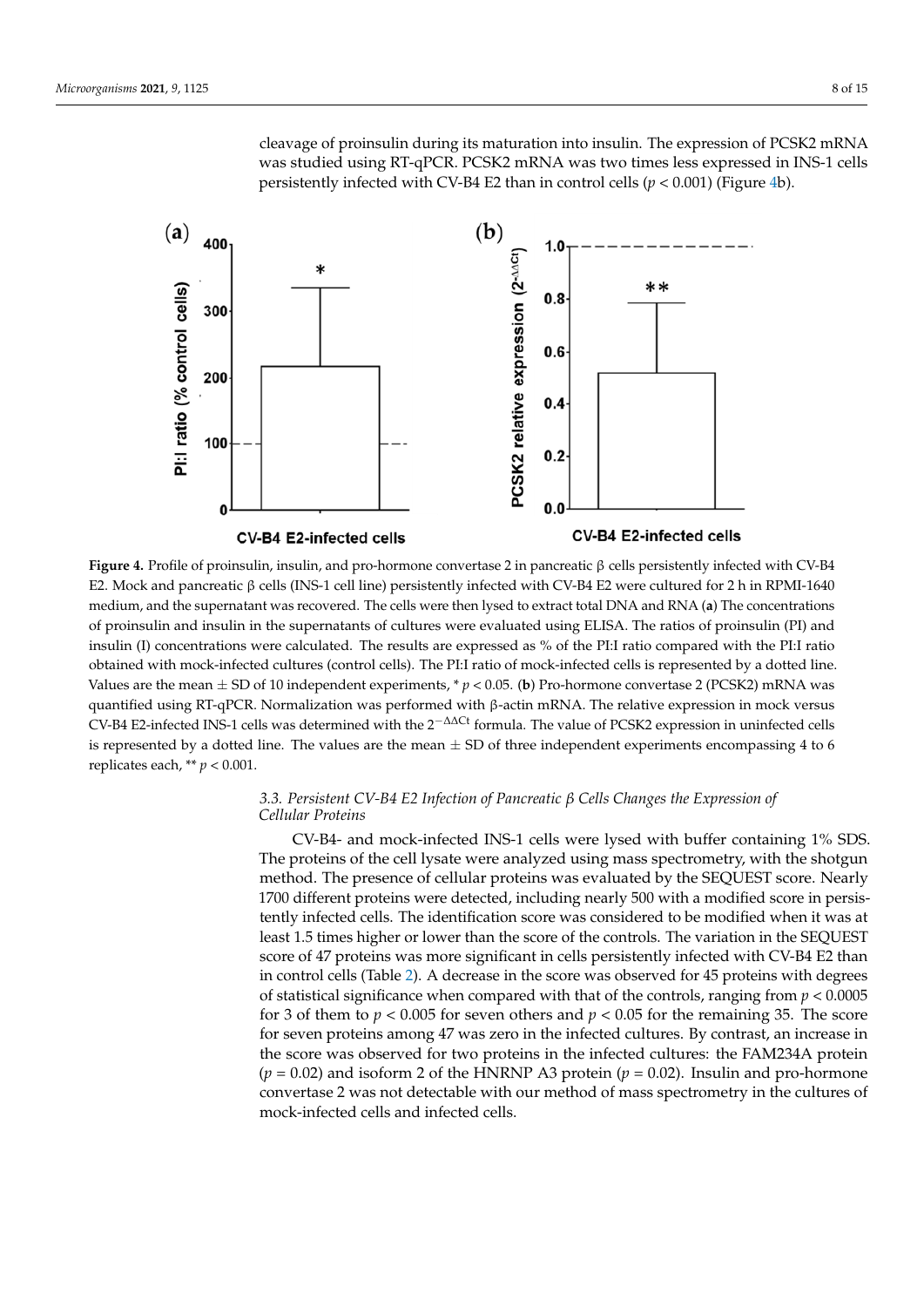| Accession                       | Protein                                                                   | <b>Infected Cells Score</b>        | <b>Controls Score</b>              | <b>Score Difference</b> | $p$ -Value |
|---------------------------------|---------------------------------------------------------------------------|------------------------------------|------------------------------------|-------------------------|------------|
| P21807                          | Peripherin                                                                | $0.00 \pm 0.00$                    | $12.56 \pm 4.10$                   | $-12.56$                | ***        |
| Q07266-2                        | Isoform E1 of Drebrin                                                     | $6.29 \pm 3.00$                    | $17.56 \pm 2.90$                   | $-11.27$                | ***        |
| Q4QQS7                          | Protein Umps                                                              | $0.49 \pm 0.99$                    | $5.40 \pm 1.14$                    | $-4.91$                 | ***        |
| P34926                          | Microtubule-associated protein 1A                                         | $2.00 \pm 1.37$                    | $14.30 \pm 5.17$                   | $-12.3$                 | **         |
| Q5XIM9                          | T-complex protein 1 subunit beta                                          | $7.86 \pm 3.07$                    | $15.90 \pm 2.48$                   | $-8.04$                 | **         |
| P23514                          | Coatomer subunit beta                                                     | $1.05 \pm 2.10$                    | $5.01 \pm 1.13$                    | $-3.96$                 | **         |
| D4A2G9                          | Protein Ranbp1                                                            | $0.00 \pm 0.00$                    | $3.60 \pm 1.79$                    | $-3.6$                  | **         |
| G3V7N5                          | Carnitine O-palmitoyltransferase 2,<br>mitochondrial                      | $0.00 \pm 0.00$                    | $3.38 \pm 1.66$                    | $-3.38$                 | **         |
| D3ZMY7                          | Protein Nt5c2                                                             | $0.43 \pm 0.87$                    | $3.75 \pm 1.12$                    | $-3.32$                 | **         |
| F1LMC7                          | Septin-7                                                                  | $0.44 \pm 0.87$                    | $2.60 \pm 1.37$                    | $-2.16$                 | **         |
| A0A0G2K1J5                      | Plectin                                                                   | $4.04\,\pm\,2.38$                  | $21.11 \pm 13.47$                  | $-17.07$                | *          |
|                                 | Heterogeneous nuclear ribonucleoprotein                                   |                                    |                                    |                         |            |
| Q6URK4                          | A3 (HNRPA3)                                                               | $0.00 \pm 0.00$                    | $16.28 \pm 13.66$                  | $-16.28$                | *          |
| P12785                          | Fatty acid synthase                                                       | $6.78 \pm 3.89$                    | $22.06 \pm 8.44$                   | $-15.28$                | *          |
| A0A0G2JU82                      | Microtubule-actin cross-linking factor 1                                  | $7.59 \pm 5.23$                    | $22.14 \pm 9.29$                   | $-14.55$                | *          |
| Q05982                          | Nucleoside diphosphate kinase A                                           | $6.26 \pm 8.23$                    | $20.65 \pm 6.46$                   | $-14.39$                |            |
|                                 | Heterogeneous nuclear                                                     |                                    |                                    |                         |            |
| Q6URK4-2                        | ribonucleoprotein A3 (HNRPA3)                                             | $18.03 \pm 4.53$                   | $4.98 \pm 8.08$                    | $+13.05$                | *          |
|                                 | isoform <sub>2</sub>                                                      |                                    |                                    |                         |            |
| A0A0G2K013                      | Alpha-actinin-4                                                           | $9.04 \pm 1.59$                    | $21.08 \pm 7.58$                   | $-12.04$                | *          |
| P06687                          | Sodium/potassium-transporting                                             | $0.00 \pm 0.00$                    | $11.90 \pm 7.78$                   | $-11.9$                 |            |
|                                 | ATPase subunit alpha-3                                                    |                                    |                                    |                         |            |
| D <sub>4</sub> AD <sub>15</sub> | Protein Eif4g1                                                            | $4.66 \pm 2.13$                    | $16.16 \pm 6.89$                   | $-11.5$                 | ×          |
| A0A0G2K0Q7                      | Protein Mylk                                                              | $3.17 \pm 2.13$                    | $11.74 \pm 4.47$                   | $-8.57$                 |            |
| O35314                          | Secretogranin-1                                                           | $5.04 \pm 1.57$                    | $13.22 \pm 4.74$                   | $-8.18$                 |            |
| Q62667                          | Major vault protein                                                       | $6.15 \pm 2.75$                    | $14.06 \pm 4.71$                   | $-7.91$                 | ×          |
| D <sub>4</sub> AC <sub>23</sub> | Protein Cct7                                                              | $6.14 \pm 1.77$                    | $13.98 \pm 4.59$                   | $-7.84$                 | *          |
| P04692-5                        | Tropomyosin alpha-1 chain isoform 5                                       | $1.62 \pm 3.23$                    | $8.57 \pm 5.17$                    | $-6.95$                 |            |
| Q3MIE4                          | Synaptic vesicle membrane protein<br>VAT-1 homolog                        | $2.34 \pm 2.20$                    | $9.00 \pm 3.48$                    | $-6.66$                 | *          |
| D3ZRM9                          | Uncharacterized protein                                                   | $0.00 \pm 0.00$                    | $6.54 \pm 3.76$                    | $-6.54$                 | *          |
| D3ZRM9                          | Uncharacterized protein                                                   | $0.00 \pm 0.00$                    | $6.54 \pm 3.76$                    | $-6.54$                 |            |
| Q62950                          | Dihydropyrimidinase-related protein 1                                     | $2.41 \pm 3.70$                    | $8.67 \pm 4.13$                    | $-6.26$                 |            |
| F1MAA1                          |                                                                           |                                    |                                    | $-6.24$                 | ×          |
| O35303-6                        | Ubiquitin-specific peptidase 47<br>Dynamin-1-like protein isoform 6       | $2.26 \pm 2.61$<br>$1.91 \pm 3.83$ | $8.50 \pm 4.06$<br>$7.53 \pm 2.90$ | $-5.62$                 | *          |
|                                 | Isocitrate dehydrogenase [NADP]                                           |                                    |                                    |                         |            |
| P41562                          | cytoplasmic                                                               | $2.57 \pm 3.14$                    | $8.07 \pm 2.98$                    | $-5.5$                  | ×          |
| D <sub>4</sub> A0C <sub>3</sub> | Protein Hid1                                                              | $1.38 \pm 1.78$                    | $6.44 \pm 2.39$                    | $-5.06$                 |            |
| A0A0G2JZ60                      | Protein Fsd1l                                                             | $3.86 \pm 3.10$                    | $8.89 \pm 2.01$                    | $-5.03$                 | ×          |
| A0A0G2JUN7                      | Thioredoxin reductase 1, cytoplasmic                                      | $2.77 \pm 1.97$                    | $7.38 \pm 2.33$                    | $-4.61$                 | *          |
| D3ZVQ0                          | Protein LOC100911959                                                      | $2.72 \pm 2.66$                    | $7.14 \pm 1.73$                    | $-4.42$                 |            |
| O70593                          | Small glutamine-rich tetratricopeptide<br>repeat-containing protein alpha | $1.03 \pm 1.21$                    | $5.43 \pm 2.75$                    | $-4.4$                  | *          |
| P50475                          | Alanine-tRNA ligase, cytoplasmic                                          | $0.44\pm0.88$                      | $4.76\pm2.41$                      | $-4.32$                 | *          |
| P27008                          | Poly [ADP-ribose] polymerase 1                                            | $1.90 \pm 2.77$                    | $6.15 \pm 2.62$                    | $-4.25$                 | *          |
| B2RYI2                          | Signal recognition particle subunit<br>SRP <sub>68</sub>                  | $2.03 \pm 1.60$                    | $6.04 \pm 1.87$                    | $-4.01$                 |            |
| O05096-3                        | Unconventional myosin-Ib isoform 3                                        | $1.96 \pm 2.70$                    | $5.89 \pm 1.41$                    | $-3.93$                 |            |
| O88321                          | Antisecretory factor                                                      | $1.47 \pm 1.86$                    | $5.33 \pm 2.30$                    | $-3.86$                 |            |
| <b>B2GV74</b>                   | Kinesin light chain 2                                                     | $1.08 \pm 2.16$                    | $4.89 \pm 2.36$                    | $-3.81$                 |            |
| Q9Z1W6-4                        | Protein LYRIC isoform 4                                                   | $0.54 \pm 1.08$                    | $3.58 \pm 2.25$                    | $-3.04$                 |            |
|                                 | PEST proteolytic signal-containing                                        |                                    |                                    |                         |            |
| A0A0H2UHW4                      | nuclear protein                                                           | $0.42 \pm 0.85$                    | $3.29 \pm 2.02$                    | $-2.87$                 |            |
| E9PT23                          | Putative sodium-coupled neutral amino<br>acid transporter 10              | $0.46 \pm 0.93$                    | $3.00 \pm 1.92$                    | $-2.54$                 |            |
| D3Z8U5                          | Metalloendopeptidase                                                      | $0.87 \pm 1.73$                    | $3.10 \pm 1.25$                    | $-2.23$                 |            |
| Q5M7W6                          | Protein FAM234A                                                           | $5.24 \pm 0.98$                    | $1.88 \pm 2.18$                    | $+3.36$                 | ×.         |
|                                 |                                                                           |                                    |                                    |                         |            |

**Table 2.** Mass spectrometric analysis of the proteins of INS-1 cells persistently infected with CV-B4.

Mock and CV-B4-infected INS-1 β cells were lysed in a buffer containing SDS to extract the proteins. The proteins were analyzed using Shotgun mass spectrometry. The results are expressed as the SEQUEST protein identification score. The difference in score between infected cells and controls was calculated. Proteins from infected cells for which the identification score value is 0 are underlined. Results are presented as the mean ± standard deviation of six replicates. \*: *p* < 0.05, \*\*: *p* < 0.005, \*\*\*: *p* < 0.0005. In bold: score difference > 0. Unerlined: infected cells score = 0.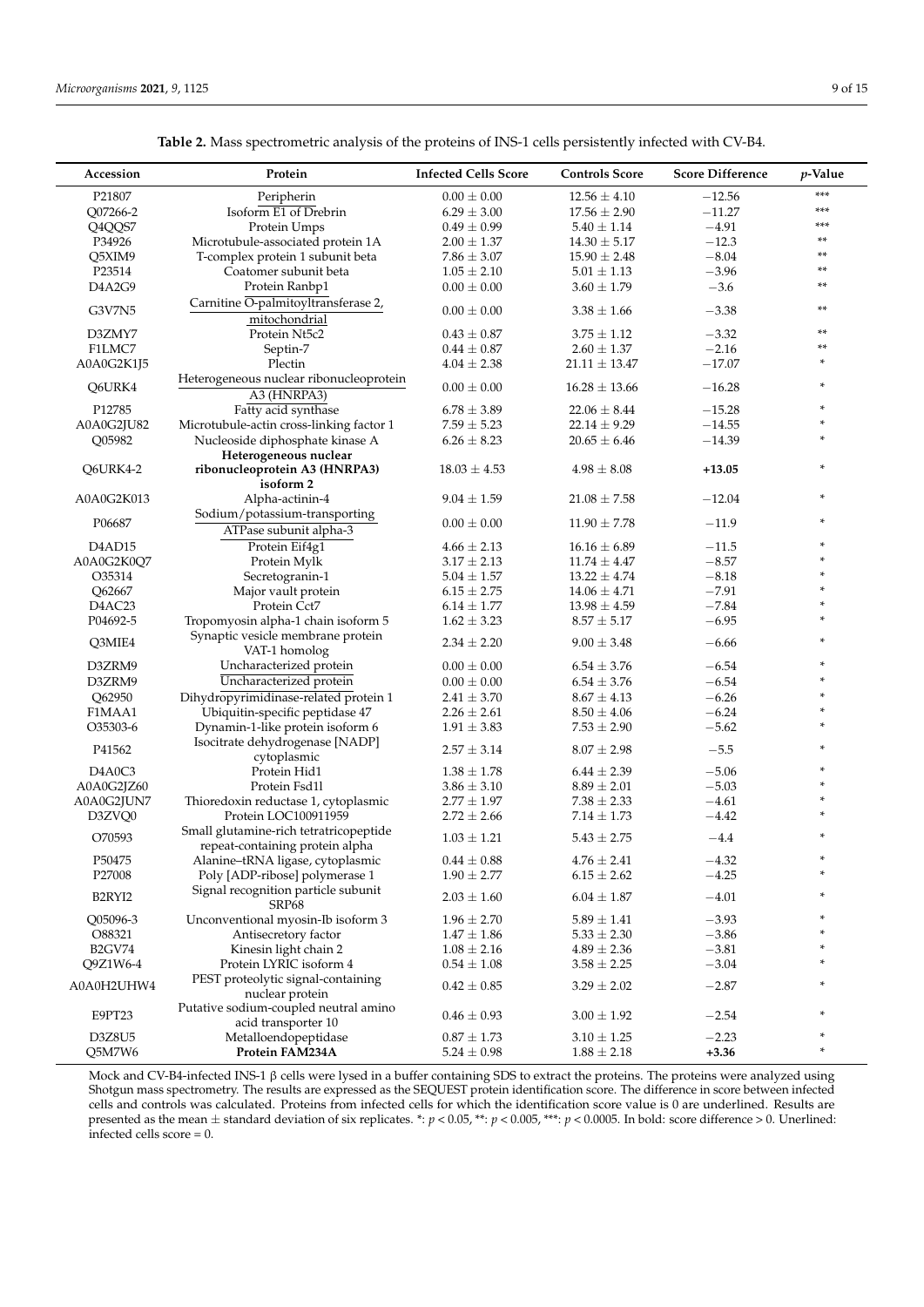## *3.4. Persistent CV-B4 E2 Infection of Pancreatic β Cells Causes Changes in DNA Methylation*

DNA of mock and CV-B4-infected INS-1 cells was extracted and the level of methylated cytosines was measured using an ELISA-like assay. The level of methylated cytosines in DNA of persistently infected cells was significantly higher than that in DNA of control cells (*p* < 0.05) (Figure 5). In contrast, there was no significant difference in DNA methylation of CV-B4-infected INS-1 cells and mock-infected cells on day 2 p.i.



β **Figure 5.** The DNA of pancreatic β cells persistently infected with CV-B4E2 was hypermethylated. Pancreatic β cells (INS-1 cell line) persistently infected with CV-B4 E2 or mock-infected were lysed to extract total DNA. The level of methylated cytosines (5'mC) in DNA of infected and mock-infected cells was measured using ELISA. The results are expressed as % of the 5' mC level in DNA of mock-infected cells. The methylation value of mock-infected cells is represented by a dotted line. The values are the mean  $\pm$  SD of four independent experiments,  $* p < 0.05$ .

#### **4. Discussion**

human primary ductal pancreatic cells [38] and in a human β cell line (1.1 B4) produced by fusion of human pancreatic β cells with a human pancreatic duct cell line (Panc-1) [29]. This latter model of  $\beta$  cell does not produce insulin; therefore, it is not suitable for investigating report the persistent infection with CV-B4 of insulin-secreting β cells (INS-1 cell line). We previously demonstrated the persistence of CV-B4 in human pancreatic islets [28] in the impact of virus persistence on the production of this hormone. In the present study, we

and lytic infection during the first few days p.i, followed by a stable release of infectious by virus persistence with release of infectious virions without cell lysis, is comparable to  $\mu$  varied from  $10^{3.5}$  to  $10^6$  TCID<sub>50</sub>.mL<sup>-1</sup>. Throughout the monitoring of the cultures, the − percentage of cells harboring the VP1 capsid protein, detected using immunofluorescence was present in these than so to cent of the natural participate date cent the and natural post-<br>cell line persistently infected with CVB4 E2, while the VP1 protein was only present in less β than 5% cells [29,33]. Therefore, in our experiments, the hypothesis that the proportion of by the presence of the VP1 protein cannot be excluded. The persistent infection with CV-B4 was established in  $\beta$  cell line INS-1 after an acute particles by surviving cells, which are morphologically comparable with mock-infected cells. The pattern of CV-B4 infection in our β cell system, comprising a lytic phase followed the one observed previously in the course of the infection of pancreatic ductal cells (Panc-1 cell line) and β cells (1.1B4 cell line) with CV-B4 [29,33]. The levels of infectious particles in supernatants of infected cultures collected during the weeks and months of follow-up assay, was low ( $\approx$ 1%). We previously showed using a single-cell RT-PCR that viral RNA was present in more than 50% cells of the human pancreatic duct cell line and human β  $\beta$  cells persistently infected with CV-B4 harboring viral RNA is greater than that indicated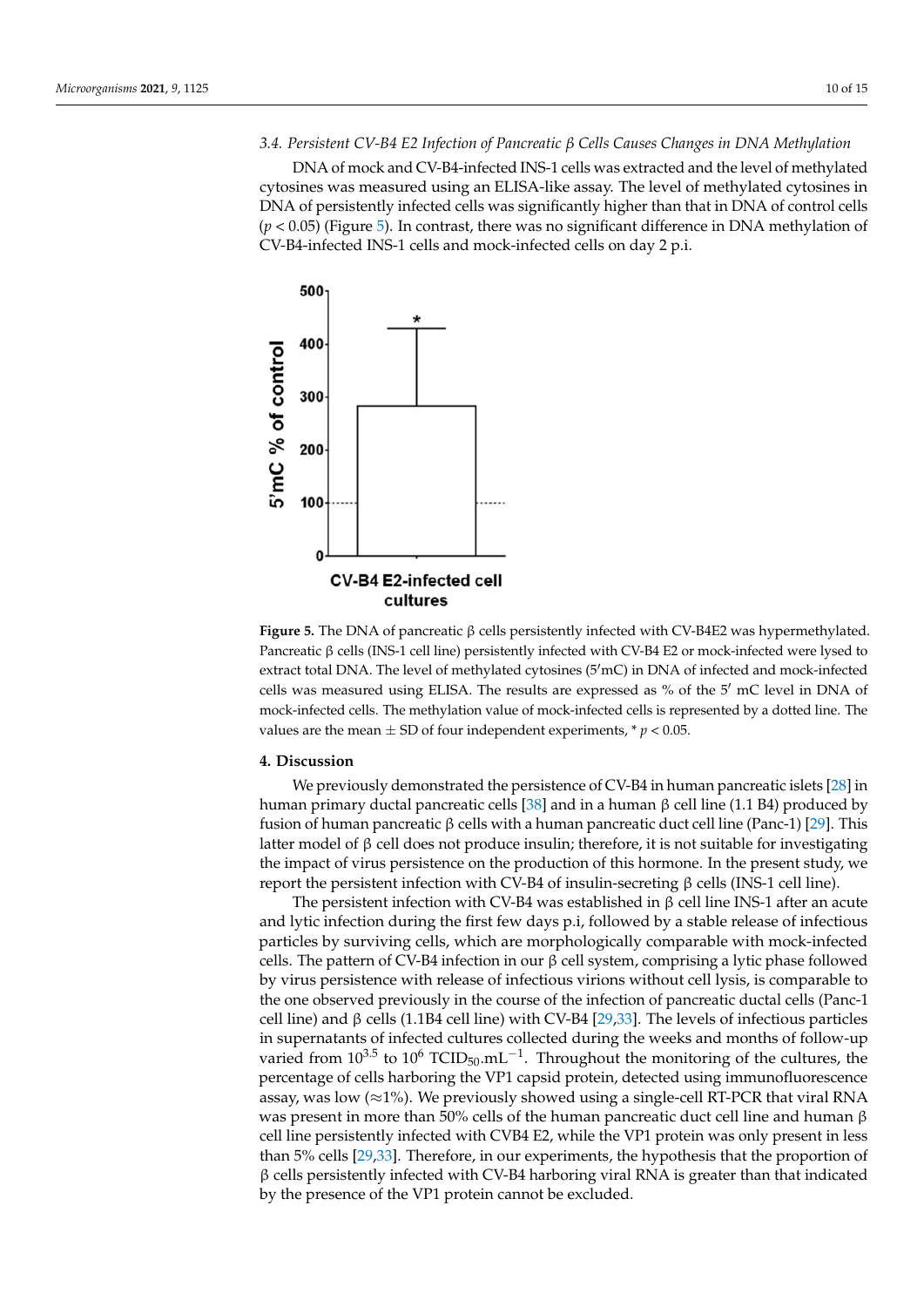Pancreatic  $β$  cell infection with echovirus 16 and 30 and the impact on insulin secretion have been reported. In this model of acute infection, a decrease in insulin secretion was demonstrated [39]. Recently, it was shown that insulin mRNA expression and C-peptide levels were inhibited by persistent CV-B4 E2 infection in human primary pancreatic ductal cells differentiated into ICA in vitro [38]. Furthermore, Yin et al. reported that persistent infection of human pancreatic islets with the strain CV-B4 VD2921 did not affect the proinsulin and insulin content of β cells [40]. In agreement with this study, the amount of insulin secreted by β cell line INS-1 was not affected by persistent CV-B4 E2 infection in our system. However, insulin is impacted as the ratio of secreted proinsulin to secreted insulin is higher during infection, owing to a greater secretion of proinsulin than that in mock-infected cells.

We have shown that PCSK2 mRNA is downregulated in  $β$  cell line INS-1 persistently infected with CV-B4 E2. PCSK2 is the gene encoding PC2, which cleaves proinsulin between Lys 64 and Arg 65 residues. This cleavage separates the A and C chains of proinsulin. Maturation continues during vesicular transport and results in the secretion of insulin and C-peptide [2,3]. Inhibition of PCSK2 can disrupt insulin processing, resulting in increased secretion of proinsulin from β cells [4]. Exposure of β cells to IFN- $\alpha$ , which induces ER stress, has been reported to inhibit PC2 expression and thus disrupt insulin metabolism, resulting in excessive proinsulin secretion [41]. Owing to chromosomal rearrangements, it is believed that continuous cell lines do not produce IFN- $\alpha$  [42] even though IFN- $\alpha$ mRNA and protein can be detected in some of them [43,44]. It is not excluded that IFN- $\alpha$  or other cellular mediators released by infected cells in our model play a role in the alteration of insulin secretion we observed. Nevertheless, the hypothesis of a direct impact of the virus replication in the cell and/or of the presence of viral proteins and/or RNA on the metabolism of insulin should be explored. Interestingly, an increase in serum proinsulin has been reported in patients with T1D, and that precedes the disturbance of glucose homeostasis [4,45]. Furthermore, proinsulin is an autoantigen recognized by  $CD4^+$  T lymphocytes in patients with T1D [46–48]. Excessive proinsulin secretion is due to exposure of β cells to IFN- $\alpha$  or defective insulin maturation [41]. Further studies are needed to determine whether the alteration in insulin metabolism observed in patients is related to a direct effect of CV-B4 or other enterovirus on  $β$  cells and/or an indirect effect via IFN-α produced in response to infection.

The downregulation of PCSK2 mRNA in INS-1 cells persistently infected with CV-B4 versus controls indicates that somehow this virus replicating in the cytoplasm can have an effect on the nucleus, evidenced by the inhibition of the PCSK2 gene. This observation is reminiscent of the one already reported by our team concerning the inhibition of PDX-1 expression when pancreatic cells are persistently infected with CV-B4 E2 [33]. Furthermore, the inhibition of genes related to inflammation or to cellular physiology and metabolism in models of acute infection with CV-B3 and EV-71 has been reported in vitro as well [49,50]. We observed an overall DNA hypermethylation in  $\beta$  cell line, INS-1, cultures persistently infected with CVB4. This observation suggests that CV-B4 infection has an impact on the nucleus of cells and, in particular, on DNA. DNA methylation is associated with the regulation of gene expression. It is not excluded that the effect of the infection on DNA that we observed plays a role in the alteration of the expression of PCSK2 and other genes. Further studies are required to explore this hypothesis. The effect on the nucleus, and in particular on DNA, is intriguing as CV-B4 is an RNA virus whose viral cycle takes place in the cytoplasm. It is not excluded that this is an indirect effect, due to cellular mediators, but the hypothesis of a direct effect of the virus cannot be ruled out because it has already been reported that proteins of viruses belonging to the *Picornaviridae* family can localize to the nucleus [51]. Indeed, the VP1 protein of CV-B3 has a functional nuclear localization signal [52], and in cells infected with the foot and mouth disease virus belonging to the genus *Cardiovirus*, the viral protease 3C is able to cleave histone H3 in the nucleus [53,54].

Persistent infection of β cell line INS-1 with CV-B4 causes changes in insulin metabolism. In addition, the persistent infection has an impact on many  $β$  cell proteins as shown using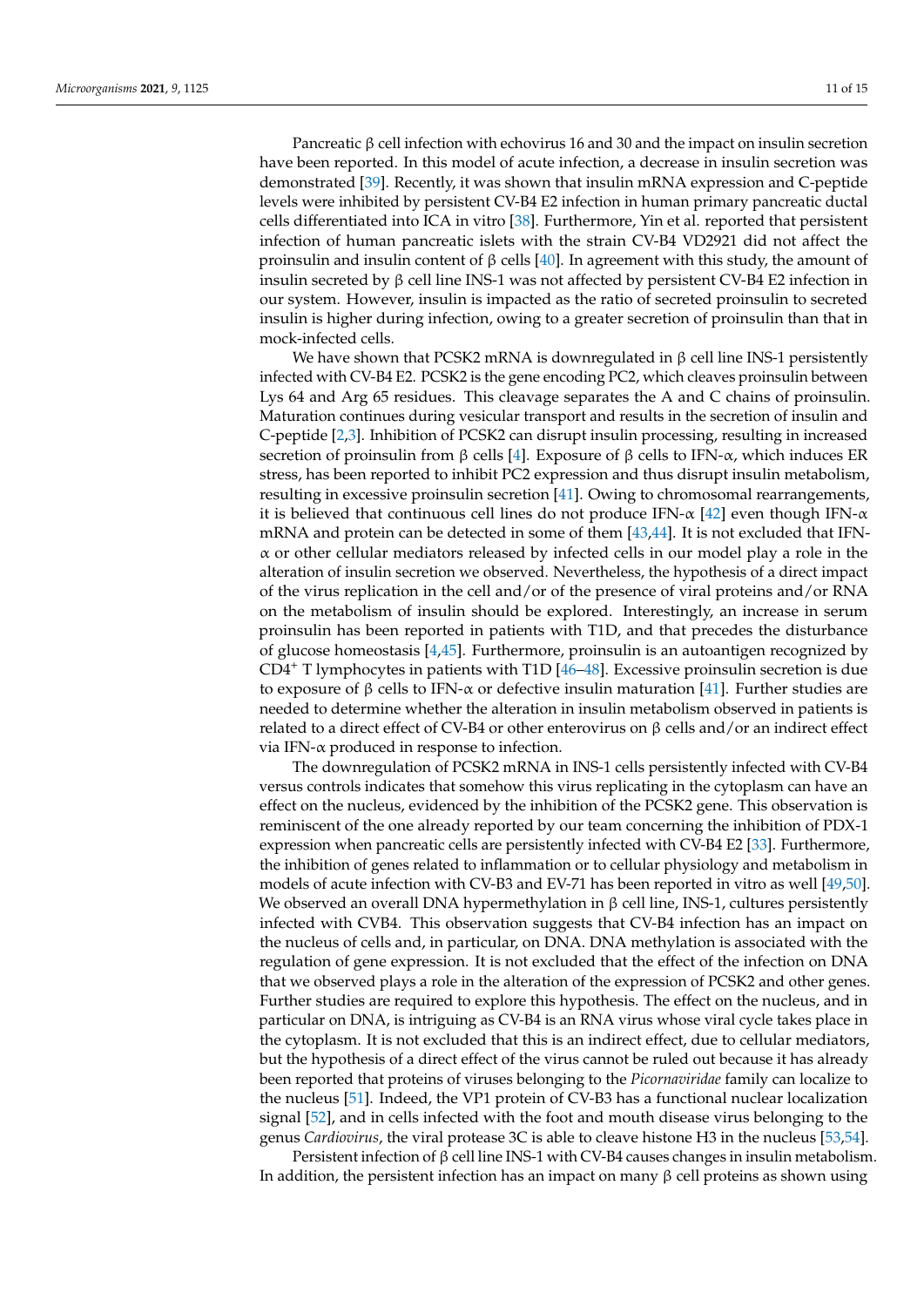shotgun mass spectrometry in our study. This method has already been used by other teams to characterize the proteome in bronchoalveolar lavage of patients infected with HIV or the proteome of myocardium of patients with dilated cardiomyopathy [55,56]. Shotgun mass spectrometry with SEQUEST score analysis identified nearly 1,700 proteins in INS-1 cells during this study. The identification score of nearly 500 proteins was altered in infected cells versus controls. The difference in scores was significant for 47 of them. This is the case of EIF4G, the score of which reduced, which is consistent with the notion of cleavage of this protein by the viral protease 2A of enteroviruses, the consequence of which is the inhibition of the translation of cellular proteins [57]. This is also the case of isoform 2 of HNRNP A3, the score of which increased [58] and which can interact with cellular and viral RNAs to facilitate infection by poliovius [59]. Shotgun mass spectrometry demonstrated a reduction in the score of the Prph, Dbn1, and Map1A proteins in particular, in the cultures of cells infected with CV-B4 E2. The impact of the infection on these proteins may play a role in the insulin abnormalities that we have observed since they are involved in vesicular transport and cytoskeletal structure, and it has been suggested that the dysfunction in the transport of insulin granules can alter insulin maturation [60].

Shotgun mass spectrometry provides a great deal of information concerning the profile of cellular proteins in β cell line INS-1 infected with CV-B4. This approach opens up prospects for studying the cellular consequences of infection; however, other strategies retain their interest, since the disturbances in insulin metabolism (Insulin/proinsulin ratio and PCSK2 inhibition) in the present study were demonstrated by ELISA and real-time RT-PCR.

In our model of persistent CV-B4 E2 infection of β cell line, abnormalities in cellular functions, proteins, and DNA were observed. Insulin maturation defect and inhibition of pro-hormone convertase involved in post-translational modifications of proinsulin were demonstrated. The impact of CV-B4 infection on insulin maturation with the release of proinsulin by β cells opens a new avenue concerning the viral pathogenesis of diabetes, as proinsulin plays a role in the development of autoimmunity against  $β$  cells [46–48]. It remains to be determined whether the epigenetic impact of CV-B4 on β cells can alter insulin maturation. Future studies will be directed along this line in our laboratory.

**Author Contributions:** Methodology: A.B., M.P.N., F.S., I.E., J.-P.G., I.F., M.S., E.K.A.; writing—original draft preparation: M.P.N., A.B.; supervision: D.H.; conceptualization, writing—review and editing: D.H. All authors have read and agreed to the published version of the manuscript.

**Funding:** This work was supported by Ministère de l'Education Nationale de la Recherche et de la Technologie, Université de Lille (Equipe d'accueil 3610), and Centre Hospitalier et Universitaire de Lille. A.B. was supported by a scholarship from Université de Lille.

**Acknowledgments:** Sample processing, LC-MS-MS analysis and data processing are performed by platform Clic-imaging. the Mass Spectrometry facility of the PRISM (INSERM U1192) laboratory in University Lille. CLIC-Imaging was funded by the SIRIC ONCOLille (Grant INCa-DGOS-Inserm 6041), the Région Nord-Pas de Calais (France), and the University of Lille. We thank Jennifer Varghese for English language editing.

**Conflicts of Interest:** The authors declare no conflict of interest.

#### **References**

- 1. Tokarz, V.L.; MacDonald, P.E.; Klip, A. The cell biology of systemic insulin function. *J. Cell Biol.* **2018**, *217*, 2273–2289. [CrossRef]
- 2. Smeekens, S.P.; Montag, A.G.; Thomas, G.; Albiges-Rizo, C.; Carroll, R.; Benig, M.; Phillips, L.A.; Martin, S.; Ohagi, S.; Gardner, P.; et al. Proinsulin processing by the subtilisin-related proprotein convertases furin, PC2, and PC3. *Proc. Natl. Acad. Sci. USA* **1992**, *89*, 8822–8826. [CrossRef]
- 3. Davidson, H.W.; Rhodes, C.J.; Hutton, J.C. Intraorganellar calcium and pH control proinsulin cleavage in the pancreatic β cell via two distinct site-specific endopeptidases. *Nature* **1988**, *333*, 93–96. [CrossRef]
- 4. Wasserfall, C.; Nick, H.S.; Campbell-Thompson, M.; Beachy, D.; Haataja, L.; Kusmartseva, I.; Posgai, A.; Beery, M.; Rhodes, C.; Bonifacio, E.; et al. Persistence of pancreatic insulin mRNA expression and proinsulin protein in type 1 diabetes pancreata. *Cell Metab.* **2017**, *26*, 568–575. [CrossRef]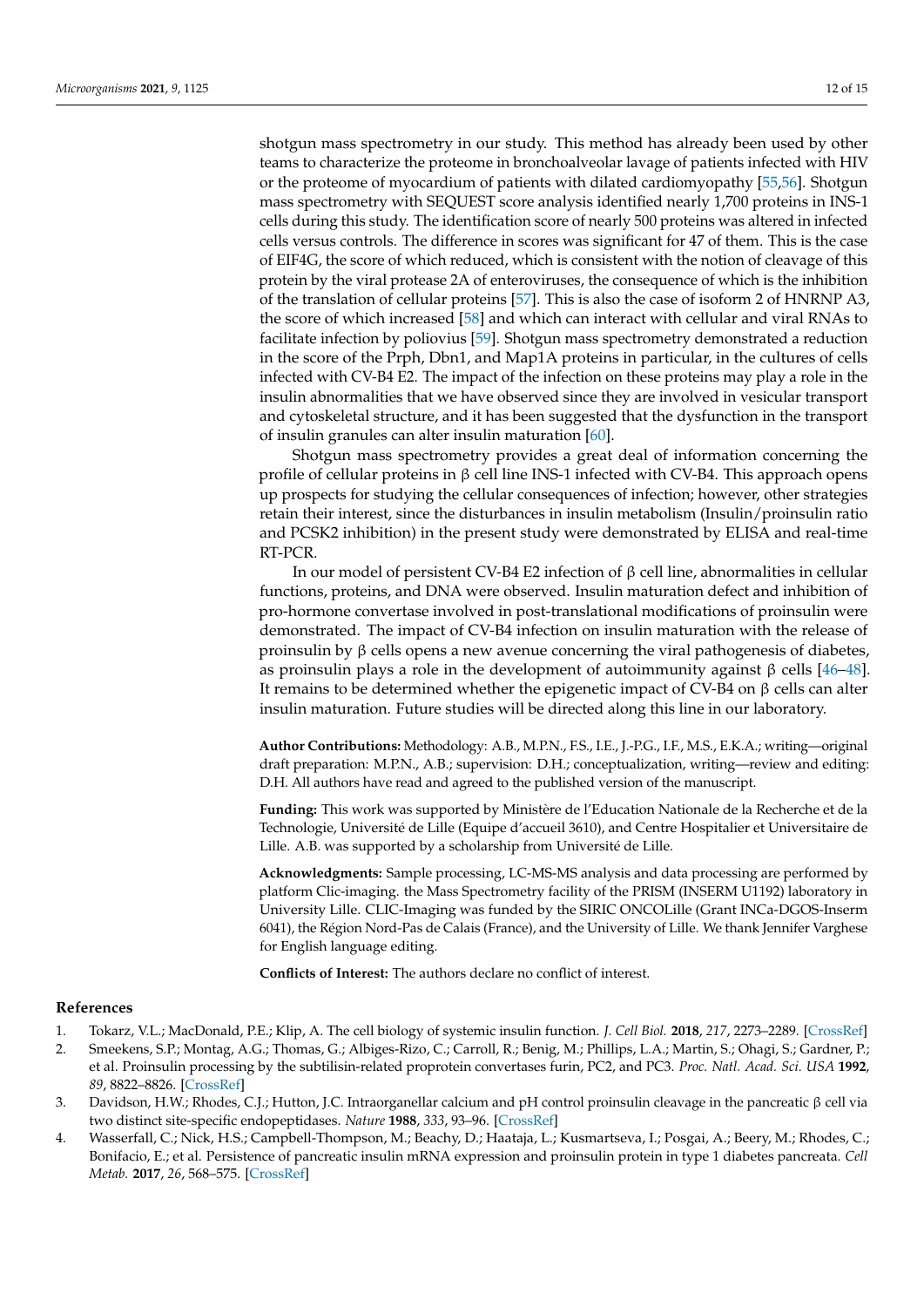- 5. Liu, M.; Weiss, M.A.; Arunagiri, A.; Yong, J.; Rege, N.; Sun, J.; Haataja, L.; Kaufman, R.J.; Arvan, P. Biosynthesis, structure, and folding of the insulin precursor protein. *Diabetes Obes. Metab.* **2018**, *20*, 28–50. [CrossRef]
- 6. Hober, D.; Sauter, P. Pathogenesis of type 1 diabetes mellitus: Interplay between enterovirus and host. *Nat. Rev. Endocrinol.* **2010**, *6*, 279–289. [CrossRef]
- 7. Zell, R.; Delwart, E.; Gorbalenya, A.E.; Hovi, T.; King, A.M.Q.; Knowles, N.J.; Lindberg, A.M.; Pallansch, M.A.; Palmenberg, A.C.; Reuter, G.; et al. ICTV virus taxonomy profile: Picornaviridae. *J. Gen. Virol.* **2017**, *98*, 2421–2422. [CrossRef]
- 8. Romero, J.R. Pediatric group B coxsackievirus infections. In *Group B Coxsackieviruses*; Springer: Berlin/Heidelberg, Germany, 2008; Volume 323, pp. 223–239.
- 9. Tapparel, C.; Siegrist, F.; Petty, T.J.; Kaiser, L. Picornavirus and enterovirus diversity with associated human diseases. *Infect. Genet. Evol.* **2013**, *14*, 282–293. [CrossRef] [PubMed]
- 10. Hober, D.; Alidjinou, E.K. Enteroviral pathogenesis of type 1 diabetes: Queries and answers. *Curr. Opin. Infect. Dis.* **2013**, *26*, 263–269. [CrossRef]
- 11. Ylipaasto, P.; Klingel, K.; Lindberg, A.M.; Otonkoski, T.; Kandolf, R.; Hovi, T.; Roivainen, M. Enterovirus infection in human pancreatic islet cells, islet tropism in vivo and receptor involvement in cultured islet beta cells. *Diabetologia* **2004**, *47*, 225–239. [CrossRef] [PubMed]
- 12. Dotta, F.; Censini, S.; Van Halteren, A.G.S.; Marselli, L.; Masini, M.; Dionisi, S.; Mosca, F.; Boggi, U.; Muda, A.O.; Del Prato, S.; et al. Coxsackie B4 virus infection of β cells and natural killer cell insulitis in recent-onset type 1 diabetic patients. *Proc. Natl. Acad. Sci. USA* **2007**, *104*, 5115–5120. [CrossRef] [PubMed]
- 13. Richardson, S.J.; Willcox, A.; Bone, A.J.; Foulis, A.K.; Morgan, N.G. The prevalence of enteroviral capsid protein vp1 immunostaining in pancreatic islets in human type 1 diabetes. *Diabetologia* **2009**, *52*, 1143–1151. [CrossRef] [PubMed]
- 14. Richardson, S.J.; Leete, P.; Bone, A.J.; Foulis, A.K.; Morgan, N.G. Expression of the enteroviral capsid protein VP1 in the islet cells of patients with type 1 diabetes is associated with induction of protein kinase R and downregulation of Mcl-1. *Diabetologia* **2013**, *56*, 185–193. [CrossRef] [PubMed]
- 15. Willcox, A.; Richardson, S.J.; Bone, A.J.; Foulis, A.K.; Morgan, N.G. Immunohistochemical analysis of the relationship between islet cell proliferation and the production of the enteroviral capsid protein, VP1, in the islets of patients with recent-onset type 1 diabetes. *Diabetologia* **2011**, *54*, 2417–2420. [CrossRef]
- 16. Yeung, W.-C.G.; Rawlinson, W.D.; Craig, M.E. Enterovirus infection and type 1 diabetes mellitus: Systematic review and meta-analysis of observational molecular studies. *BMJ* **2011**, *342*, d35. [CrossRef] [PubMed]
- 17. Elshebani, A.; Olsson, A.; Westman, J.; Tuvemo, T.; Korsgren, O.; Frisk, G. Effects on isolated human pancreatic islet cells after infection with strains of enterovirus isolated at clinical presentation of type 1 diabetes. *Virus Res.* **2007**, *124*, 193–203. [CrossRef]
- 18. Hodik, M.; Lukinius, A.; Korsgren, O.; Frisk, G. Tropism analysis of two coxsackie B5 strains reveals virus growth in human primary pancreatic islets but not in exocrine cell clusters in vitro. *Open Virol. J.* **2013**, *7*, 49–56. [CrossRef]
- 19. Anagandula, M.; Richardson, S.J.; Oberste, M.S.; Sioofy-Khojine, A.B.; Hyöty, H.; Morgan, N.G.; Korsgren, O.; Frisk, G. Infection of human islets of langerhans with two strains of coxsackie B virus serotype 1: Assessment of virus replication, degree of cell death and induction of genes involved in the innate immunity pathway. *J. Med. Virol.* **2014**, *86*, 1402–1411. [CrossRef]
- 20. Alidjinou, E.K.; Sané, F.; Engelmann, I.; Geenen, V.; Hober, D. Enterovirus persistence as a mechanism in the pathogenesis of type 1 diabetes. *Discov. Med.* **2014**, *18*, 273–282.
- 21. Pinkert, S.; Klingel, K.; Lindig, V.; Dörner, A.; Zeichhardt, H.; Spiller, O.B.; Fechner, H. Virus-host coevolution in a persistently coxsackievirus B3-infected cardiomyocyte cell line. *J. Virol.* **2011**, *85*, 13409–13419. [CrossRef]
- 22. Schmidtke, M.; Selinka, H.C.; Heim, A.; Jahn, B.; Tonew, M.; Kandolf, R.; Stelzner, A.; Zell, R. Attachment of coxsackievirus B3 variants to various cell lines: Mapping of phenotypic differences to capsid protein VP1. *Virology* **2000**, *275*, 77–88. [CrossRef] [PubMed]
- 23. Alidjinou, E.K.; Engelmann, I.; Bossu, J.; Villenet, C.; Figeac, M.; Romond, M.B.; Sané, F.; Hober, D. Persistence of coxsackievirus B4 in pancreatic ductal-like cells results in cellular and viral changes. *Virulence* **2017**, *8*, 1229–1244. [CrossRef] [PubMed]
- 24. Tam, P.E.; Messner, R.P. Molecular mechanisms of coxsackievirus persistence in chronic inflammatory myopathy: Viral RNA persists through formation of a double-stranded complex without associated genomic mutations or evolution. *J. Virol.* **1999**, *73*, 10113–10121. [CrossRef]
- 25. Chapman, N.M.; Kim, K.-S.; Drescher, K.M.; Oka, K.; Tracy, S. 5' terminal deletions in the genome of a coxsackievirus B2 strain occurred naturally in human heart. *Virology* **2008**, *375*, 480–491. [CrossRef]
- 26. Tracy, S.; Smithee, S.; Alhazmi, A.; Chapman, N. Coxsackievirus can persist in murine pancreas by deletion of 5' terminal genomic sequences. *J. Med. Virol.* **2015**, *87*, 240–247. [CrossRef]
- 27. Kuo, H.H.; Ahmad, R.; Lee, G.Q.; Gao, C.; Chen, H.R.; Ouyang, Z.; Szucs, M.J.; Kim, D.; Tsibris, A.; Chun, T.W.; et al. Antiapoptotic protein BIRC5 maintains survival of HIV-1-infected CD4+ T cells. *Immunity* **2018**, *48*, 1183–1194. [CrossRef] [PubMed]
- 28. Chehadeh, W.; Kerr-Conte, J.; Pattou, F.; Alm, G.; Lefebvre, J.; Wattré, P.; Hober, D. Persistent infection of human pancreatic islets by coxsackievirus B is associated with alpha interferon synthesis in β cells. *J. Virol.* **2000**, *74*, 10153–10164. [CrossRef] [PubMed]
- 29. Nekoua, M.P.; Bertin, A.; Sane, F.; Alidjinou, E.K.; Lobert, D.; Trauet, J.; Hober, C.; Engelmann, I.; Moutairou, K.; Yessoufou, A.; et al. Pancreatic beta cells persistently infected with coxsackievirus B4 are targets of NK cell-mediated cytolytic activity. *Cell. Mol. Life Sci.* **2020**, *77*, 179–194. [CrossRef]
- 30. De Beeck, A.O.; Eizirik, D.L. Viral infections in type 1 diabetes mellitus—Why the β cells? *Nat. Rev. Endocrinol.* **2016**, *12*, 263–273. [CrossRef]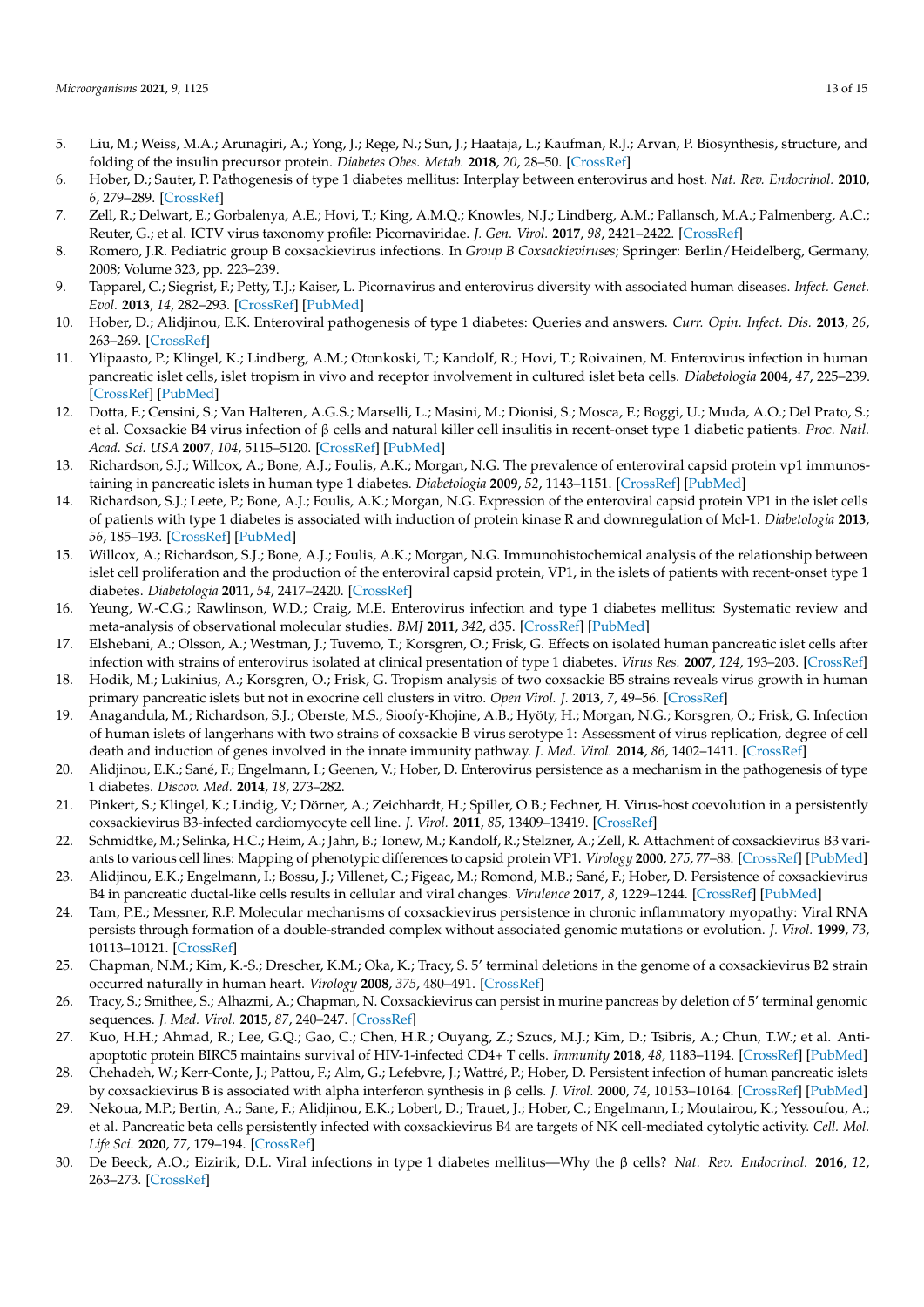- 31. Lincez, P.J.; Shanina, I.; Horwitz, M.S. Reduced expression of the MDA5 Gene IFIH1 prevents autoimmune diabetes. *Diabetes* **2015**, *64*, 2184–2193. [CrossRef]
- 32. Engelmann, I.; Alidjinou, E.K.; Bertin, A.; Bossu, J.; Villenet, C.; Figeac, M.; Sane, F.; Hober, D. Persistent coxsackievirus B4 infection induces microRNA dysregulation in human pancreatic cells. *Cell. Mol. Life Sci.* **2017**, *74*, 3851–3861. [CrossRef]
- 33. Sane, F.; Caloone, D.; Gmyr, V.; Engelmann, I.; Belaich, S.; Kerr-Conte, J.; Pattou, F.; Desailloud, R.; Hober, D. Coxsackievirus B4 can infect human pancreas ductal cells and persist in ductal-like cell cultures which results in inhibition of Pdx1 expression and disturbed formation of islet-like cell aggregates. *Cell. Mol. Life Sci.* **2013**, *70*, 4169–4180. [CrossRef] [PubMed]
- 34. Chick, W.L.; Warren, S.; Chute, R.N.; Like, A.A.; Lauris, V.; Kitchen, K.C. A transplantable insulinoma in the rat. *Proc. Natl. Acad. Sci. USA* **1977**, *74*, 628–632. [CrossRef] [PubMed]
- 35. Asfari, M.; Janjic, D.; Meda, P.; Li, G.; Halban, P.A.; Wollheim, C.B. Establishment of 2-mercaptoethanol-dependent differentiated insulin-secreting cell lines. *Endocrinology* **1992**, *130*, 167–178. [CrossRef] [PubMed]
- 36. Dechaumes, A.; Nekoua, M.P.; Belouzard, S.; Sane, F.; Engelmann, I.; Dubuisson, J.; Alidjinou, E.K.; Hober, D. Fluoxetine can inhibit SARS-CoV-2 in vitro. *Microorganisms* **2021**, *9*, 339. [CrossRef]
- 37. Livak, K.J.; Schmittgen, T.D. Analysis of relative gene expression data using real-time quantitative PCR and the 2<sup>-∆∆CT</sup> method. *Methods* **2001**, *25*, 402–408. [CrossRef]
- 38. Bertin, A.; Sane, F.; Gmyr, V.; Lobert, D.; Dechaumes, A.; Kerr-Conte, J.; Pattou, F.; Hober, D. Coxsackievirus-b4 infection of human primary pancreatic ductal cell cultures results in impairment of differentiation into insulin-producing cells. *Viruses* **2019**, *11*, 597. [CrossRef] [PubMed]
- 39. Sarmiento, L.; Medina, A.; Aziz, K.; Anagandula, M.; Cabrera-Rode, E.; Fex, M.; Frisk, G.; Cilio, C.M. Differential effects of three echovirus strains on cell lysis and insulin secretion in beta cell derived lines. *J. Med. Virol.* **2016**, *88*, 971–978. [CrossRef]
- 40. Yin, H.; Berg, A.-K.; Westman, J.; Hellerström, C.; Frisk, G. Complete nucleotide sequence of a Coxsackievirus B-4 strain capable of establishing persistent infection in human pancreatic islet cells: Effects on insulin release, proinsulin synthesis, and cell morphology. *J. Med. Virol.* **2002**, *68*, 544–557. [CrossRef]
- 41. Lombardi, A.; Tomer, Y. Interferon alpha impairs insulin production in human beta cells via endoplasmic reticulum stress. *J. Autoimmun.* **2017**, *80*, 48–55. [CrossRef] [PubMed]
- 42. Denning, S.M.; Kurtzberg, J.; Le, P.T.; Tuck, D.T.; Singer, K.H.; Haynes, B.F. Human thymic epithelial cells directly induce activation of autologous immature thymocytes. *Proc. Natl. Acad. Sci. USA* **1988**, *85*, 3125–3129. [CrossRef] [PubMed]
- 43. Nair, S.; Leung, K.C.; Rawlinson, W.D.; Naing, Z.; Craig, M.E. Enterovirus infection induces cytokine and chemokine expression in insulin-producing cells. *J. Med. Virol.* **2010**, *82*, 1950–1957. [CrossRef] [PubMed]
- 44. Goffard, A.; Alidjinou, E.K.; Sané, F.; Choteau, L.; Bouquillon, C.; Caloone, D.; Lobert, P.E.; Hober, D. Antibodies enhance the infection of phorbol-ester-differentiated human monocyte-like cells with coxsackievirus B4. *Microbes Infect.* **2013**, *15*, 18–27. [CrossRef] [PubMed]
- 45. Steenkamp, D.W.; Cacicedo, J.M.; Sahin-Efe, A.; Sullivan, C.; Sternthal, E. Preserved proinsulin secretion in long-standing type 1 diabetes. *Endocr. Pract.* **2017**, *23*, 1387–1393. [CrossRef]
- 46. Cianciaruso, C.; Phelps, E.A.; Pasquier, M.; Hamelin, R.; Demurtas, D.; Ahmed, M.A.; Piemonti, L.; Hirosue, S.; Swartz, M.A.; De Palma, M.; et al. Primary human and rat β-Cells release the intracellular autoantigens GAD65, IA-2, and proinsulin in exosomes together with cytokine-induced enhancers of immunity. *Diabetes* **2017**, *66*, 460–473. [CrossRef]
- 47. So, M.; Elso, C.M.; Tresoldi, E.; Pakusch, M.; Pathiraj, V.; Wentworth, J.M.; Harrison, L.C.; Krishnamurthy, B.; Thomas, H.E.; Rodda, C.; et al. Proinsulin C-peptide is an autoantigen in people with type 1 diabetes. *Proc. Natl. Acad. Sci. USA* **2018**, *115*, 10732–10737. [CrossRef]
- 48. Michels, A.W.; Landry, L.G.; McDaniel, K.A.; Yu, L.; Campbell-Thompson, M.; Kwok, W.W.; Jones, K.L.; Gottlieb, P.A.; Kappler, J.W.; Tang, Q.; et al. Islet-derived CD4 T cells targeting proinsulin in human autoimmune diabetes. *Diabetes* **2017**, *66*, 722–734. [CrossRef]
- 49. Leong, W.F.; Chow, V.T.K. Transcriptomic and proteomic analyses of rhabdomyosarcoma cells reveal differential cellular gene expression in response to enterovirus 71 infection. *Cell. Microbiol.* **2006**, *8*, 565–580. [CrossRef]
- 50. Rassmann, A.; Martin, U.; Saluz, H.P.; Peter, S.; Munder, T.; Henke, A. Identification of gene expression profiles in HeLa cells and HepG2 cells infected with Coxsackievirus B3. *J. Virol. Methods* **2013**, *187*, 190–194. [CrossRef]
- 51. Grubman, M.J.; Moraes, M.P.; Diaz-San Segundo, F.; Pena, L.; De Los Santos, T. Evading the host immune response: How footand-mouth disease virus has become an effective pathogen. *FEMS Immunol. Med. Microbiol.* **2008**, *53*, 8–17. [CrossRef] [PubMed]
- 52. Wang, T.; Yu, B.; Lin, L.; Zhai, X.; Han, Y.; Qin, Y.; Guo, Z.; Wu, S.; Zhong, X.; Wang, Y.; et al. A functional nuclear localization sequence in the VP1 capsid protein of coxsackievirus B3. *Virology* **2012**, *433*, 513–521. [CrossRef]
- 53. Falk, M.M.; Grigera, P.R.; Bergmann, I.E.; Zibert, A.; Multhaup, G.; Beck, E. Foot-and-mouth disease virus protease 3C induces specific proteolytic cleavage of host cell histone H3. *J. Virol.* **1990**, *64*, 748–756. [CrossRef] [PubMed]
- 54. Griger, P.R.; Tisminetzky, S.G. Histone H3 modification in BHK cells infected with foot-and-mouth disease virus. *Virology* **1984**, *136*, 10–19. [CrossRef]
- 55. Nguyen, E.V.; Gharib, S.A.; Crothers, K.; Chow, Y.H.; Park, D.R.; Goodlett, D.R.; Schnapp, L.M. Proteomic landscape of bronchoalveolar lavage fluid in human immunodeficiency virus infection. *Am. J. Physiol. Lung Cell. Mol. Physiol.* **2014**, *306*. [CrossRef]